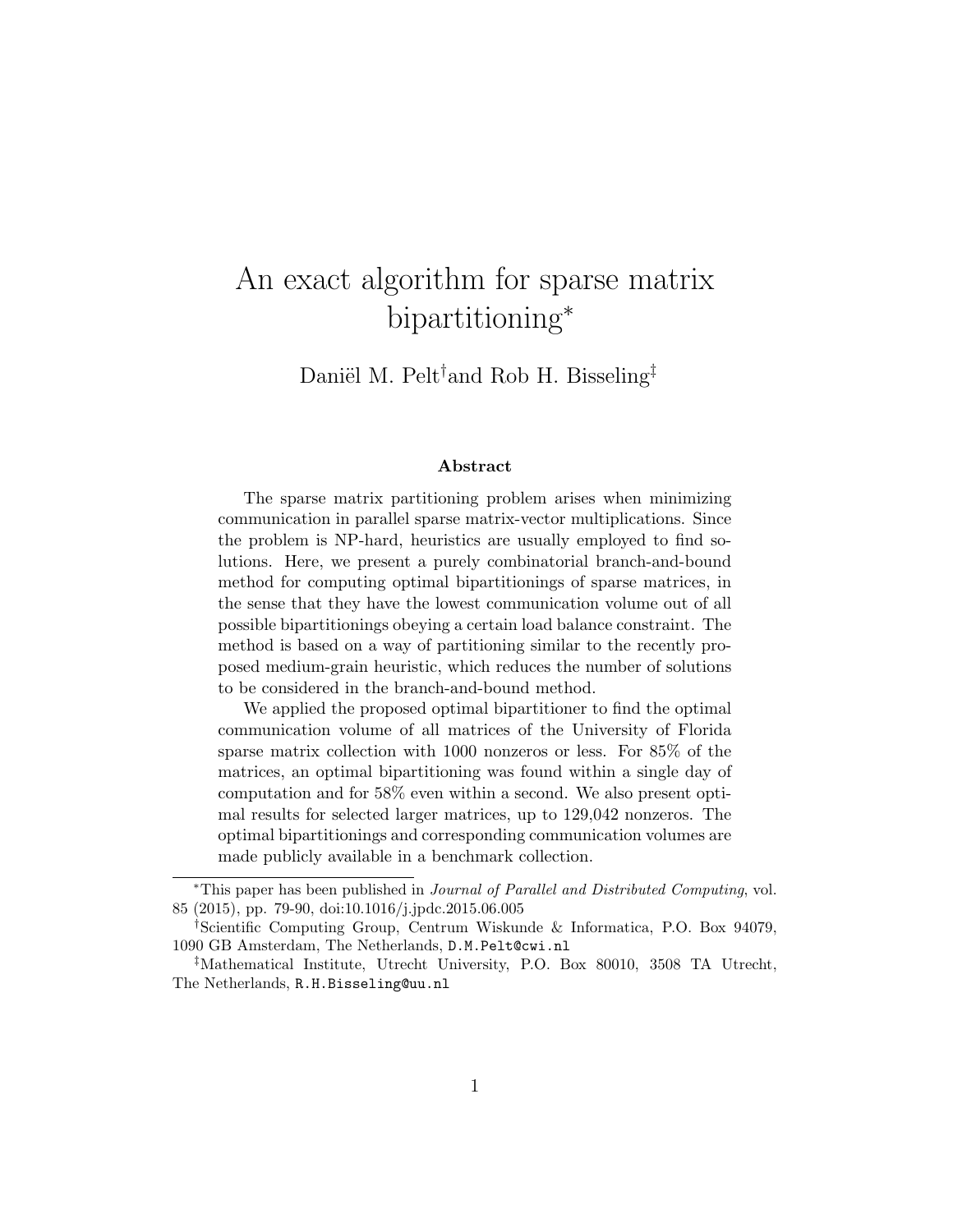### 1 Introduction

Parallel iterative linear system solvers can be tremendously accelerated by using a good partitioning of the sparse matrices involved, which means that the parts have nearly equal size and that there are few dependencies between them. Other parallel computations that are based on sparse matrix–vector multiplication (SpMV), such as eigensystem solvers, can benefit as well.

The *sparse matrix partitioning problem* can be defined as finding a partitioning of a sparse  $m \times n$  matrix A with N nonzeros in p disjoint parts,

<span id="page-1-0"></span>
$$
A = \bigcup_{i=0}^{p-1} A_i,\tag{1}
$$

such that the number of nonzeros of part  $A_i$  satisfies

$$
|A_i| \le (1+\varepsilon) \left[ \frac{N}{p} \right], \quad \text{for } 0 \le i < p,\tag{2}
$$

where  $\varepsilon \geq 0$  is a given load-imbalance parameter, and such that the communication volume in the corresponding parallel SpMV is minimized. The load balance constraint [\(2\)](#page-1-0) is formulated such that the extreme case  $\varepsilon = 0$  still has a feasible solution. The *communication volume* of a matrix column  $j$  is defined as  $\lambda_j - 1$ , where  $\lambda_j$  is the number of matrix parts with a nonzero in column j. This volume occurs because in a parallel SpMV,

$$
\vec{u} = A\vec{v},\tag{3}
$$

we have to send input vector component  $v_j$  to all parts that have a nonzero in column j, except for one part, provided we assign vector component  $v_j$ to one of the  $\lambda_j$  parts. This communication is shown as vertical arrows in Figure [1.](#page-2-0) Similarly, we can define the communication volume of a matrix row. The total communication volume  $Vol = Vol(A_0, \ldots, A_{p-1})$  is then the sum of the communication volumes of all rows and columns, and our optimization objective is to minimize Vol.

Finding an optimal sparse matrix partitioning is NP-hard, even for  $p = 2$ , because the underlying hypergraph partitioning problem is NP-hard [\[31\]](#page-32-0). Therefore, most solution methods so far have been heuristic, trying to find a good but not necessarily optimal partitioning in reasonable time. An example of a fast heuristic is the medium-grain method [\[34\]](#page-32-1) which we recently developed; this method will be briefly explained in Section [3.](#page-8-0)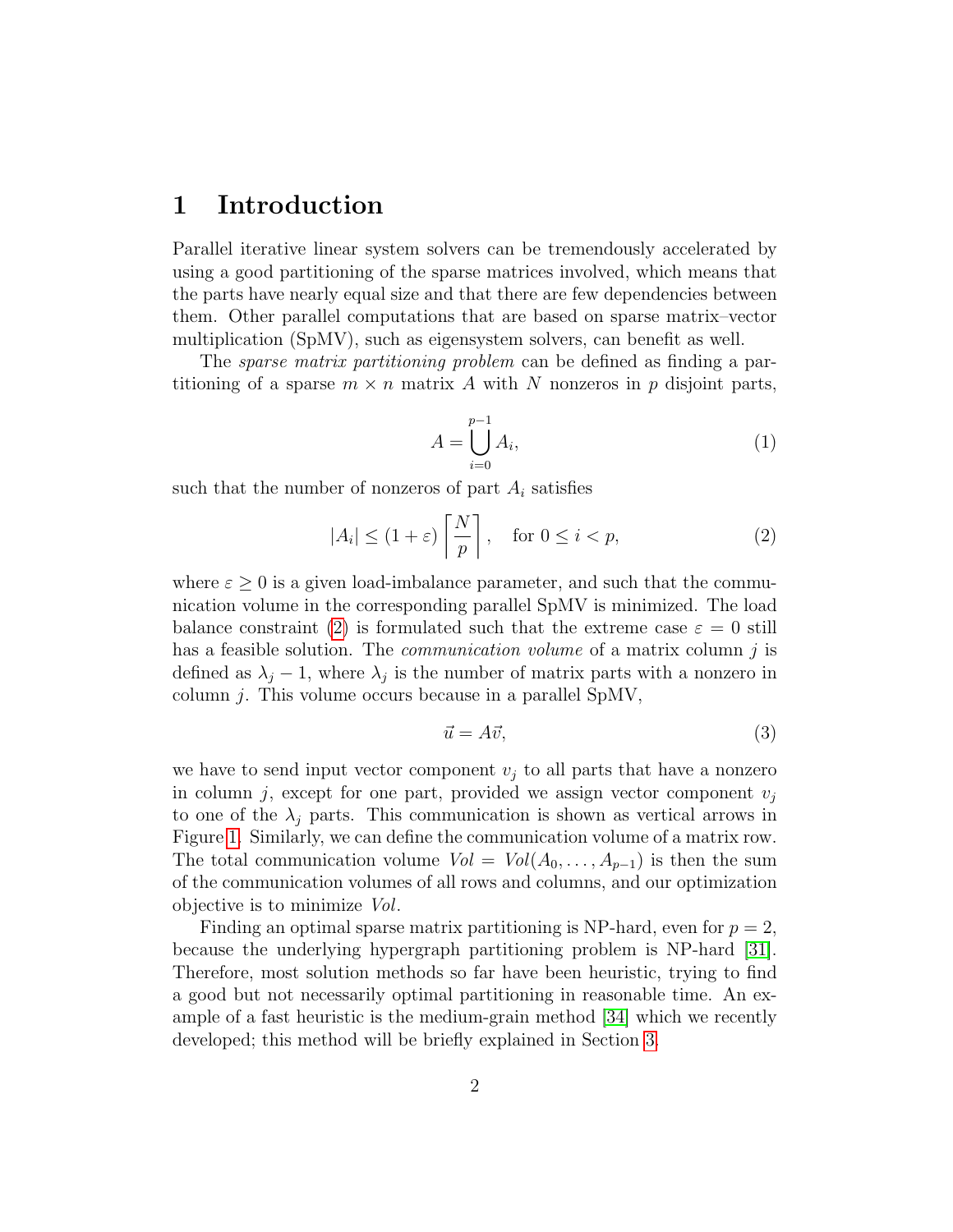<span id="page-2-0"></span>

Figure 1: Parallel multiplication of a  $5 \times 5$  sparse matrix A and a dense input vector  $\vec{v}$  giving a dense output vector  $\vec{u} = A\vec{v}$ . The 16 nonzero elements of A have been partitioned and assigned to  $p = 2$  processors, depicted in light and dark gray. The vector components have also been assigned to these two processors. The parallel computation starts by communicating three vector  $\alpha$  components  $v_j$ , as depicted by vertical arrows, then it computes and adds all products  $a_{ij}v_j$  locally, and finally it sends one contribution, for the second row of A, as depicted by a horizontal arrow, to enable computation of the output components  $u_i = \sum_i a_{ij} v_j$ . Note that the other rows do not require communication. The total communication volume is  $Vol = 4$ . The load balance of the nonzeros is perfect  $(\varepsilon = 0)$ .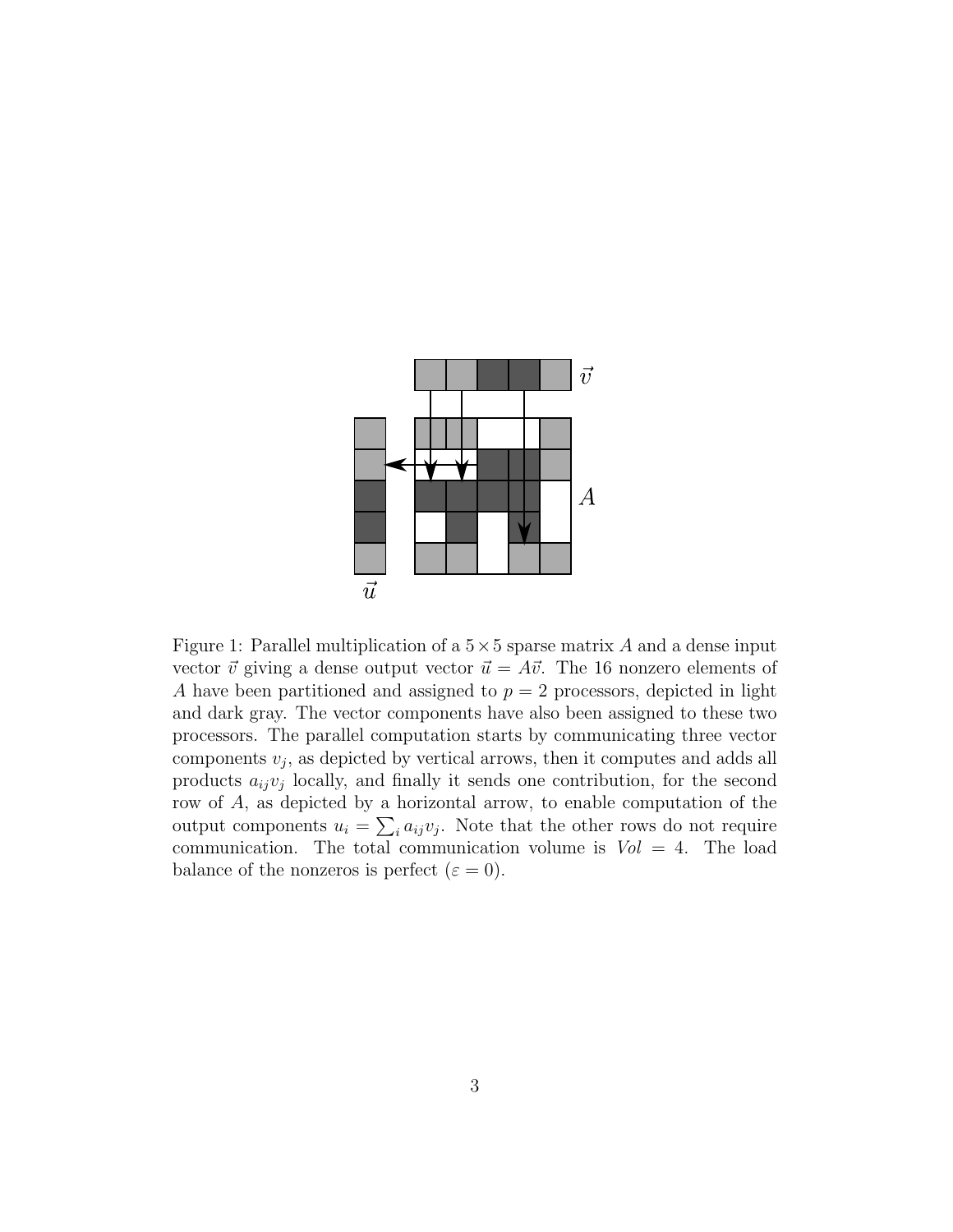The purpose of the present article is to find an optimal solution, accepting much longer computation times, and if needed limiting the size of the problems we can solve. Our motivation is that having a suite of problems with optimal partitionings will be useful, because we can then compare heuristic solutions with an optimal benchmark solution, and see how good the heuristic methods really are. As heuristics are improving, perhaps even to the point of saturation, it may be beneficial to know how far we are from an optimal solution, and perhaps decide to optimize further for other, secondary objectives instead, such as the total number of messages sent.

In this article, we will concentrate on bipartitioning, i.e.  $p = 2$ , because this is the easiest problem and we can expect to build a larger suite of solved problems than for  $p > 2$ , and also because many partitioners are based on recursive bipartitioning. The resulting suite will be made available through the website of the Mondriaan package<sup>[1](#page-3-0)</sup>. Furthermore, we present in this article and on the website a set of pictures of optimal solutions for small matrices. In our experience, visualization of optimal partitionings is not only pleasing to the eye, but also helpful in inspiring new ideas for improving current heuristic solution methods. As a matter of fact, this is how we were led to design the medium-grain method [\[34\]](#page-32-1).

### 2 Related work

Catalyürek and Aykanat [\[10\]](#page-30-0) were the first to formulate the minimization of the communication volume of a parallel SpMV as a hypergraph partitioning problem, thus solving the problem in the correct metric. Previously, graph partitioning was commonly employed, which only gives an approximation of the correct volume. In the row-net model of Catalyürek and Aykanat, the n columns of the sparse matrix are modeled by the vertices of a hypergraph, and the m rows are modeled by nets (hyperedges, i.e. subsets of the vertices), such that vertex i is contained in net j if and only if  $a_{ij} \neq 0$ . The balance criterion of Eq. [\(2\)](#page-1-0) is translated into a criterion on the weights of the vertices, where the weight of vertex  $j$  is defined as the number of nonzeros in matrix column  $j$ . The communication volume is modeled as the sum of the costs  $\lambda_i$  − 1 for all nets (rows) i. In the *column-net model*, the roles of rows and columns are reversed. Both models yield a one-dimensional (1D) matrix partitioning.

<span id="page-3-0"></span><sup>1</sup><http://www.staff.science.uu.nl/~bisse101/Mondriaan/>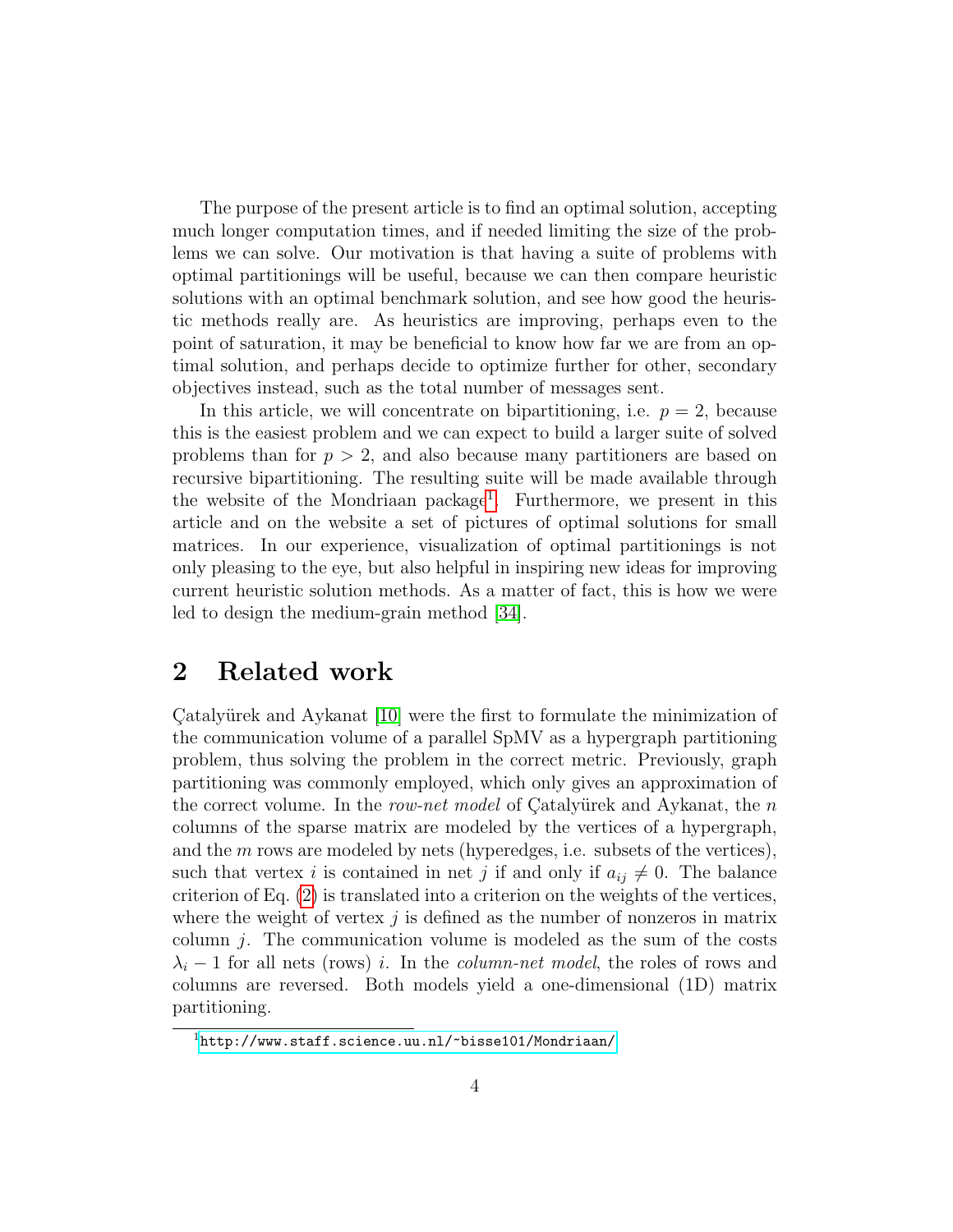A different model by the same authors is the *fine-grain model* [\[11\]](#page-30-1), which is two-dimensional (2D) in nature. It models the N nonzeros as vertices in a hypergraph and it has both  $m$  row nets and  $n$  column nets, defined similarly as in the 1D case. This model also minimizes the correct volume, and since it is more general it can in principle achieve better solutions; this is at the cost of longer computation times and more memory usage, as the hypergraph has many more vertices.

A different 2D method for  $p > 2$  can be obtained by repeatedly bipartitioning a submatrix of A, trying both 1D hypergraph models with  $p = 2$ , and using the best of the two, which is done in the earlier versions of the Mondriaan package [\[38\]](#page-32-2) (until version 3), and which we call the localbest method. In the latest version (version 4) of Mondriaan, the default has been changed to the recent medium-grain method.

Communication volume may not be the only relevant metric for the actual communication time of a parallel SpMV. Boman, Devine, and Rajamanickam [\[6\]](#page-29-0) present a 2D method based on combining 1D graph/hypergraph partitioning with a 2D block distribution that also limits the total number of messages, besides trying to minimize the communication volume. A different approach to minimize other metrics as well is taken by the authors of the UMPa package [\[13\]](#page-30-2), where the total and maximum volume per processor, and the total and maximum number of messages per processor can be chosen as primary or secondary objectives, and the secondary objective is used to break ties. This necessitates the use of a directed hypergraph, where every net has a source vertex.

Several software packages for hypergraph partitioning are currently available: sequential packages hMetis [\[25\]](#page-31-0), PaToH [\[10\]](#page-30-0), Mondriaan [\[38\]](#page-32-2), and the parallel packages Parkway [\[37\]](#page-32-3) and Zoltan [\[17\]](#page-30-3). Zoltan also contains a parallel toolkit Isorropia [\[5\]](#page-29-1) that provides a sparse matrix partitioning interface (currently only for 1D partitioning). All these partitioners are heuristic, and all are based on a multilevel approach, first coarsening the hypergraph to obtain a smaller hypergraph that still resembles the original one, then obtaining an initial partitioning, and finally projecting back the solutions during the uncoarsening, while further refining them.

Graph partitioners have been studied for at least four decades, with the seminal paper by Kernighan and Lin [\[28\]](#page-31-1) providing one of the first heuristic algorithms. The graph partitioning problem is usually defined as partitioning the vertices of a graph in such a way that the number of vertices is balanced with an allowed imbalance fraction of  $\varepsilon$ , similar to Eq. [\(2\)](#page-1-0), and the objective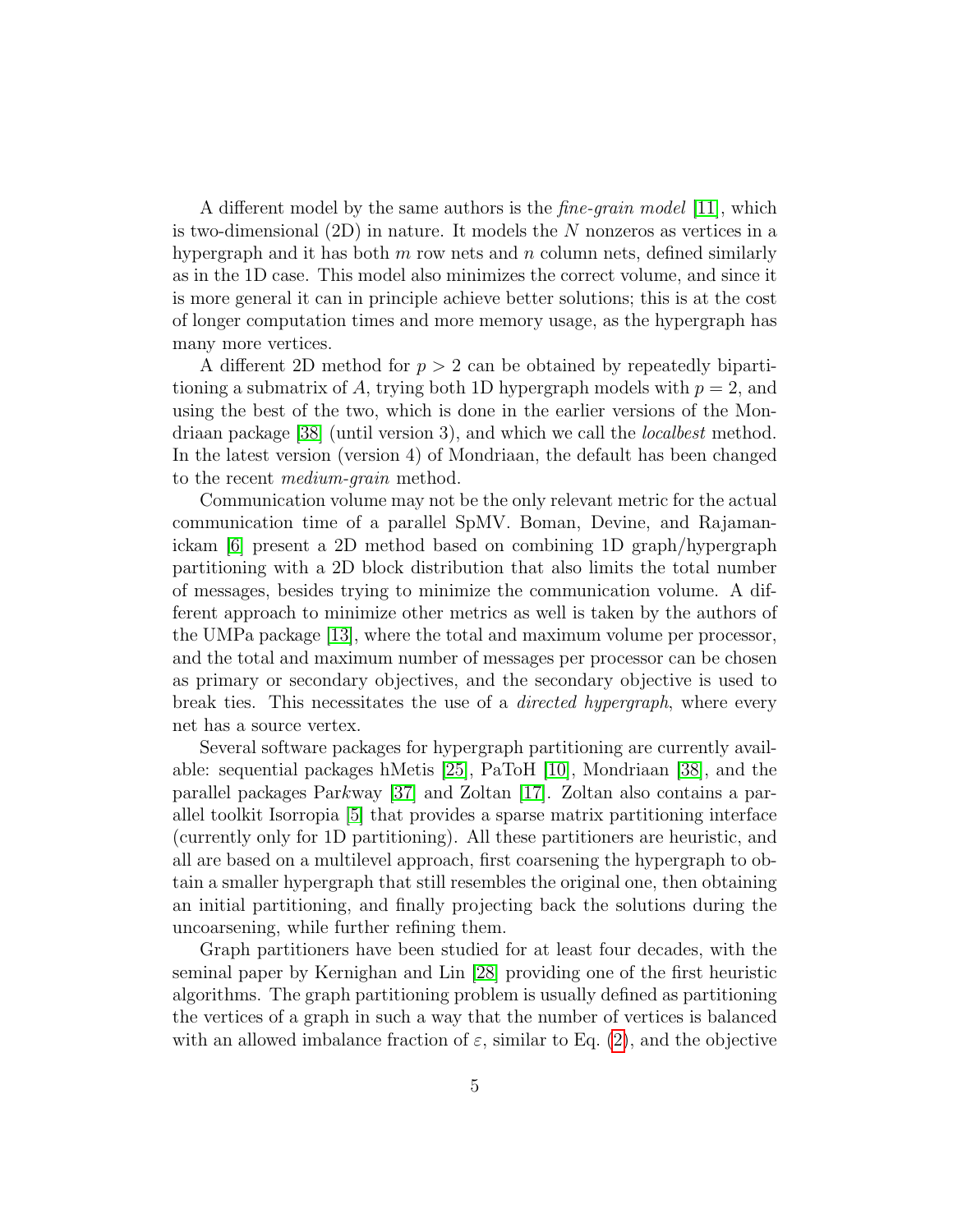is to minimize the total edge cut, the number of edges of the graph with vertices in different parts of the partitioning. Kernighan and Lin proposed a bipartitioning procedure which starts with a random partitioning, and then repeatedly swaps a pair of vertices between the two parts, choosing the swap with the largest possible gain, irrespective of whether the gain is positive or negative; this allows the procedure to escape from local minima. Swapped vertices are then locked for the remaining part of the current round. The best partitioning encountered during a round is kept. Several rounds are carried out, each one starting from the best partitioning of the previous round. The result of the last round is taken as the final result. Fiduccia and Mattheyses [\[20\]](#page-31-2) improved the speed of the procedure by using moves instead of swaps, and by using better data structures. The method is effective for a limited number of vertices, up to a few hundred. Beyond that range, it is best combined with a multilevel method to reduce the problem size.

For graph partitioning, many software packages are available: sequential partitioners Chaco [\[22\]](#page-31-3), Metis [\[24\]](#page-31-4), Scotch [\[32\]](#page-32-4), Jostle [\[39\]](#page-33-0), KaHIP [\[35\]](#page-32-5), and parallel partitioners ParMetis [\[26\]](#page-31-5) and PT-Scotch [\[14\]](#page-30-4). Graph partitioning is considerably faster than hypergraph partitioning and is often used for finite element meshes, where the edge cut is a reasonable approximation for the communication volume. For an extensive recent overview of graph partitioning, see [\[8\]](#page-30-5). Chris Walshaw maintains an online collection of graph partitioning problems, the Graph Partitioning Archive<sup>[2](#page-5-0)</sup>, with for each problem the best solution found so far, and links to the software that produced it, for imbalance values of  $\varepsilon = 0, 0.01, 0.03, 0.05$ .

For optimal graph partitioning, a large body of literature exists. Algorithms that provide an optimal solution to the problem are called exact algorithms. Often, such algorithms are based on the branch-and-bound approach [\[30\]](#page-32-6), which organizes the search for an optimal solution as branches in a search tree, where each path from the root to a leaf represents a solution. The tree is searched in a depth-first fashion. Subtrees are pruned based on bounds for the solution: in case of a minimization, these are a lower bound LB on the best solution that can still be obtained in the current subtree, and an upper bound UB given by the best solution found so far. If  $LB \geq UB$ , the subtree cannot contain a solution better than the current best and hence it can safely be pruned.

Karisch, Rendl, and Clausen [\[23\]](#page-31-6) solve graph bipartitioning problems to

<span id="page-5-0"></span> $^{2}$ <http://staffweb.cms.gre.ac.uk/~wc06/partition/>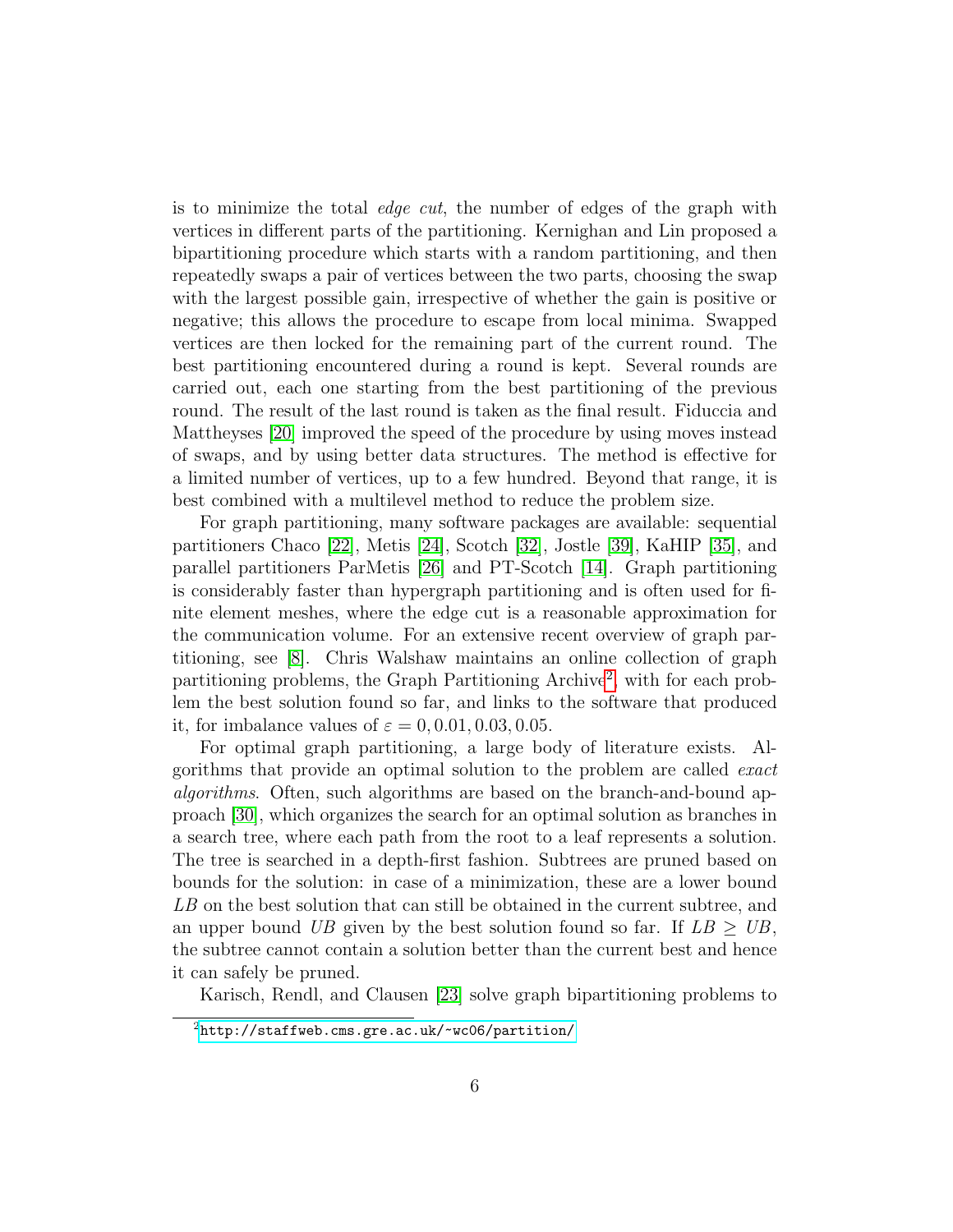optimality with a branch-and-bound method based on a cutting plane approach that combines semidefinite and polyhedral relaxations. Their problem sizes are of the order 80–90 vertices for general graphs. For special graphs, e.g. deriving from 2D meshes, they solve larger problems. Sensen [\[36\]](#page-32-7) solves the same problem using multicommodity flows. Felner [\[19\]](#page-31-7) takes a purely combinatorial approach in his branch-and-bound algorithm for solving the graph bipartitioning problem with uniform edge weights. We take the same kind of approach in our sparse matrix bipartitioning and our algorithm has therefore certain similarities with Felner's. A major difference is in the minimization objective: we minimize communication volume instead of edge cut, and this leads to different lower bounds. The largest problem size achieved by Felner is 100 vertices and 1000 edges.

Hager, Phan, and Zhang [\[21\]](#page-31-8) present an exact branch-and-bound algorithm for edge-weighted graph bipartitioning formulated as a continuous quadratic program with lower bounds based on semidefinite programming. They solve problems to optimality with a few hundred vertices in most cases; the largest problem solved, KKT.capt09 has 2063 vertices and about 21,000 edges. Delling et al. [\[16\]](#page-30-6) obtain optimal results by a purely combinatorial branch-and-bound algorithm based on packing-tree bounds and a graph contraction method, for various instances of the recent 10th DIMACS challenge on graph clustering and partitioning [\[1\]](#page-29-2). One of the larger instances solved was the open street map luxembourg with 114, 599 vertices and 119, 666 edges, which they solved in 38 s for  $p = 2$  and  $\varepsilon = 0$ . The minimal edge cut for this problem is 17.

For optimal hypergraph partitioning and optimal sparse matrix partitioning, very little work has been done so far. Caldwell, Kahng, and Markov [\[9\]](#page-30-7) develop two exact hypergraph partitioners for cell layout of electronic circuits, a branch-and-bound method and an enumerative method based on Gray codes, with branch-and-bound the better method, except for very small problems. The authors treat nets connecting two vertices (the 'graph part') in a special way, deriving a lower bound for inevitable cuts. They reached problem sizes of about 60 vertices, solved in 100 s. Kucar, Areibi, and Vannelli [\[29\]](#page-32-8) survey different hypergraph partitioning techniques, including heuristics such as multilevel methods, simulated annealing, and genetic algorithms, and also an exact algorithm based on integer linear programming (ILP). Their largest problem solved to optimality has 1888 movable vertices, 1920 nets, and 5471 pins (corresponding to matrix nonzeros); it took 3 days to solve the problem. The multilevel hypergraph partitioner hMetis [\[25\]](#page-31-0) was able to solve the same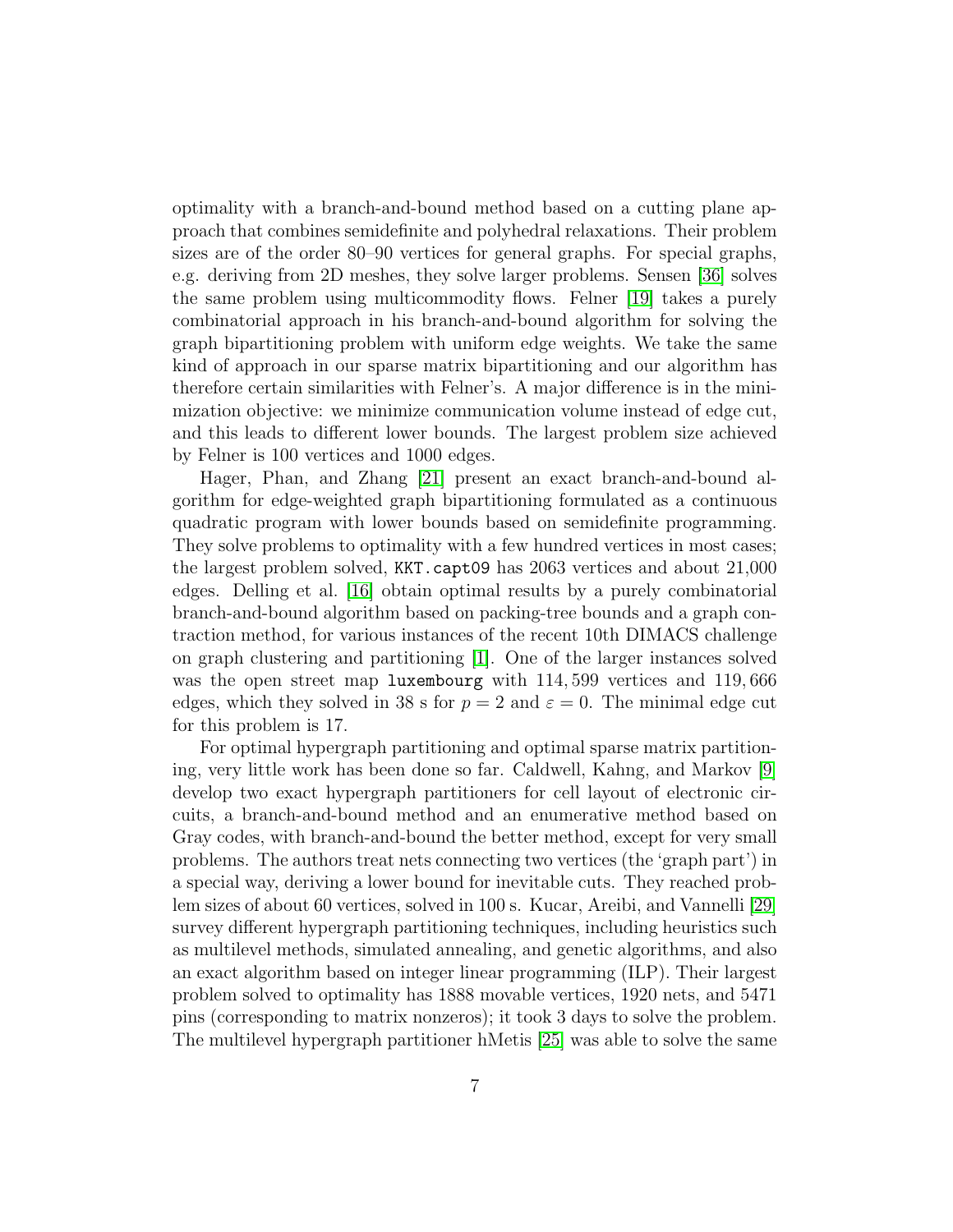problem in 0.33 s, and it managed to produce an optimal solution.

The Mondriaan package was used in a comparison with an ILP solver for an industrial problem [\[3\]](#page-29-3) requiring partitioning of a software call graph (a directed graph) into modules with small interfaces. This was modeled using a hypergraph with the cut-net metric (cost 1 instead of a cost  $\lambda_i - 1$  for a cut net). The largest problem solved was partitioning a COBOL program with 1100 subprograms and 2951 call edges into 8 modules, solved to optimality in 9 days.

To compute an optimal sparse matrix partitioning, the problem could be translated using the fine-grain model into a hypergraph with N vertices and  $m + n$  nets, which could be solved by an exact hypergraph partitioning algorithm. The resulting hypergraph has a special structure, however, namely that every vertex is part of exactly two nets, one from a group of  $m$  nets (the row nets), and one from a group of  $n$  nets (the column nets). This is because every nonzero  $a_{ij}$  belongs to exactly one row i and one column j. Furthermore, the vertex weights and net costs are all 1. Thus, although an exact hypergraph partitioner could in principle be used to solve the problem optimally, an exact algorithm that exploits its special properties would do this much faster.

One way of exploiting the special properties is to avoid the translation to a hypergraph altogether, thus partitioning the matrix nonzeros themselves. This can be done optimally by a branch-and-bound algorithm that either directly partitions the nonzeros of the matrix in a straightforward manner, or considers the nonzeros of a matrix row (or column) together, and assigns them all to processor 0, or all to processor 1, or decides to cut the row (or column), thus incurring a communication, in which case the individual assignment of its nonzeros is irrelevant. This amounts to partitioning the matrix rows into three sets, and the same for the columns. The row/columnbased approach is the most promising one and therefore we have chosen it as the basis of our exact algorithm, which will be explained in Section [4.2.](#page-12-0)

Kayaaslan et al. [\[27\]](#page-31-9) present a heuristic method for hypergraph partitioning based on graph partitioning by vertex separator (GPVS), a procedure which for  $p = 2$  partitions the vertices of a graph into two unconnected sets and a separator set. This is similar to our approach of partitioning the rows and columns into three sets, although we use it to obtain an optimal partitioning instead of a heuristic one. They apply GPVS to the net intersection graph (NIG) of the hypergraph. The result is a part for processor 0 and a part for processor 1. For the load balance, edges within part 0 or con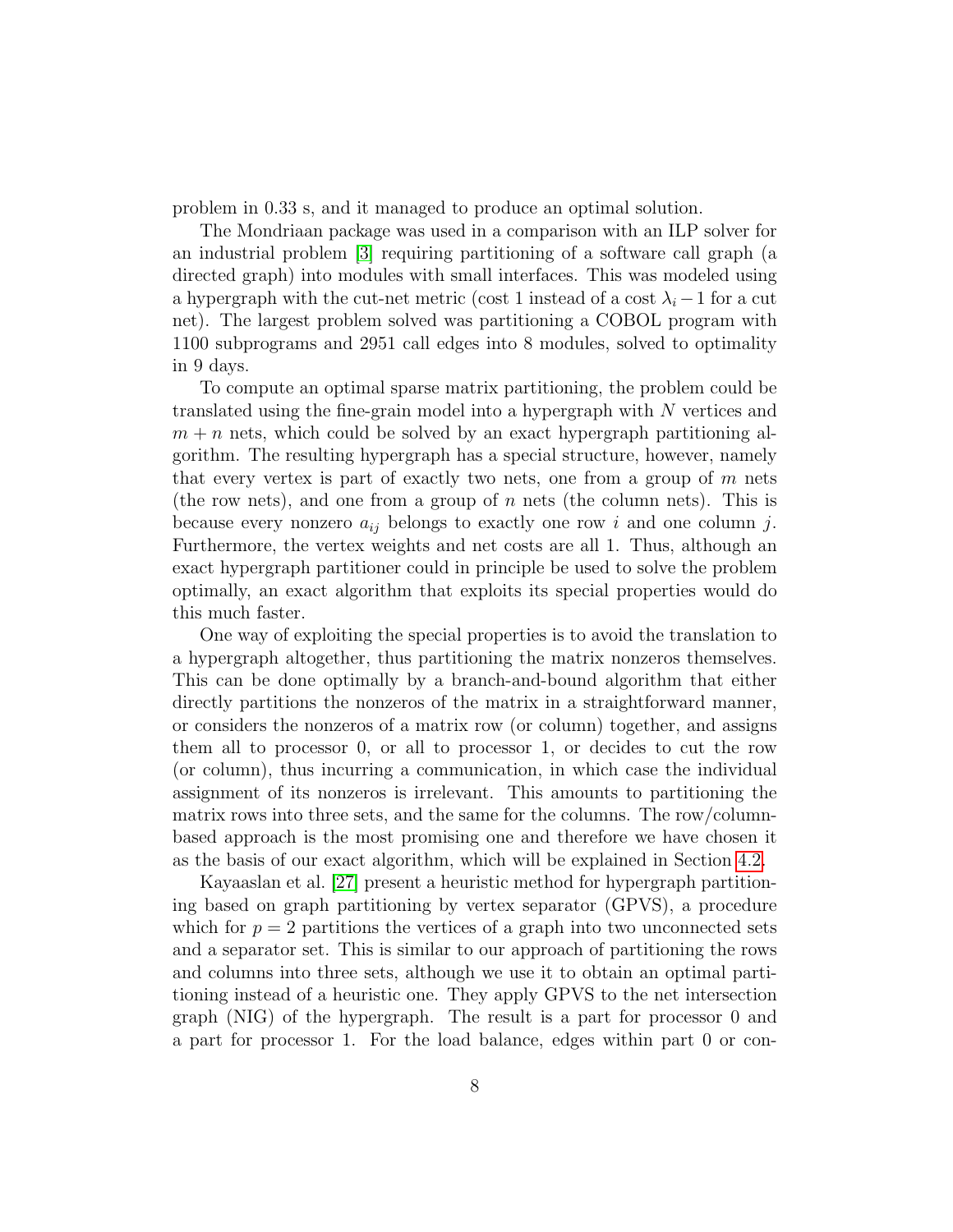nected to part 0 are counted towards processor 0, and similar for processor 1. Edges within the separator can be assigned arbitrarily, and correspond to free nonzeros (defined in Section [4.2\)](#page-12-0) in the matrix; they only influence the load balance, but not the communication volume.

### <span id="page-8-0"></span>3 Medium-grain method

In this section, we briefly present the medium-grain method [\[34\]](#page-32-1) for sparse matrix partitioning. In this method, the matrix  $A$  is first split by a simple procedure into two parts,

$$
A = A^r + A^c,\tag{4}
$$

where each nonzero of A is placed either in  $A^r$  or  $A^c$ . After that, a new  $(m+n) \times (m+n)$  matrix B is formed,

$$
B = \left[ \begin{array}{cc} I_n & \left( A^r \right)^T \\ A^c & I_m \end{array} \right],\tag{5}
$$

where  $I_m$  is the identity matrix of size  $m \times m$ . Columns that only contain a diagonal nonzero (from  $I_m$  or  $I_n$ ) are removed to prevent unnecessary communication. The resulting matrix is bipartitioned in 1D fashion by translating it according to the row-net model to a hypergraph with  $m+n$  vertices corresponding to matrix columns, and  $m + n$  nets corresponding to matrix rows, and then using a multilevel hypergraph bipartitioner, see Figure [2.](#page-9-0) In this partitioning, the weight of a column of B for the load-balance criterion should be taken as the number of original nonzeros it includes from A. The new nonzeros of the identity matrices  $I_m$  and  $I_n$  were created to represent the communication volume correctly, but they should not contribute to the column weight, as they do not count towards the original balance criterion of Eq. [\(2\)](#page-1-0).

After the partitioning of  $B$ , the result is translated back into a partitioning of A, using the unique correspondence between off-diagonal nonzeros of B and nonzeros of A. In this method, nonzeros from a column of A that are placed in  $A<sup>c</sup>$  are kept together during the partitioning, and the same holds for nonzeros from a row that are placed in  $A^r$ .

In our previous work [\[34\]](#page-32-1), we have proven that the communication volume of the 1D partitioning of  $B$  is exactly the same as the volume of the corresponding partitioning of A. The proof is based on the connections which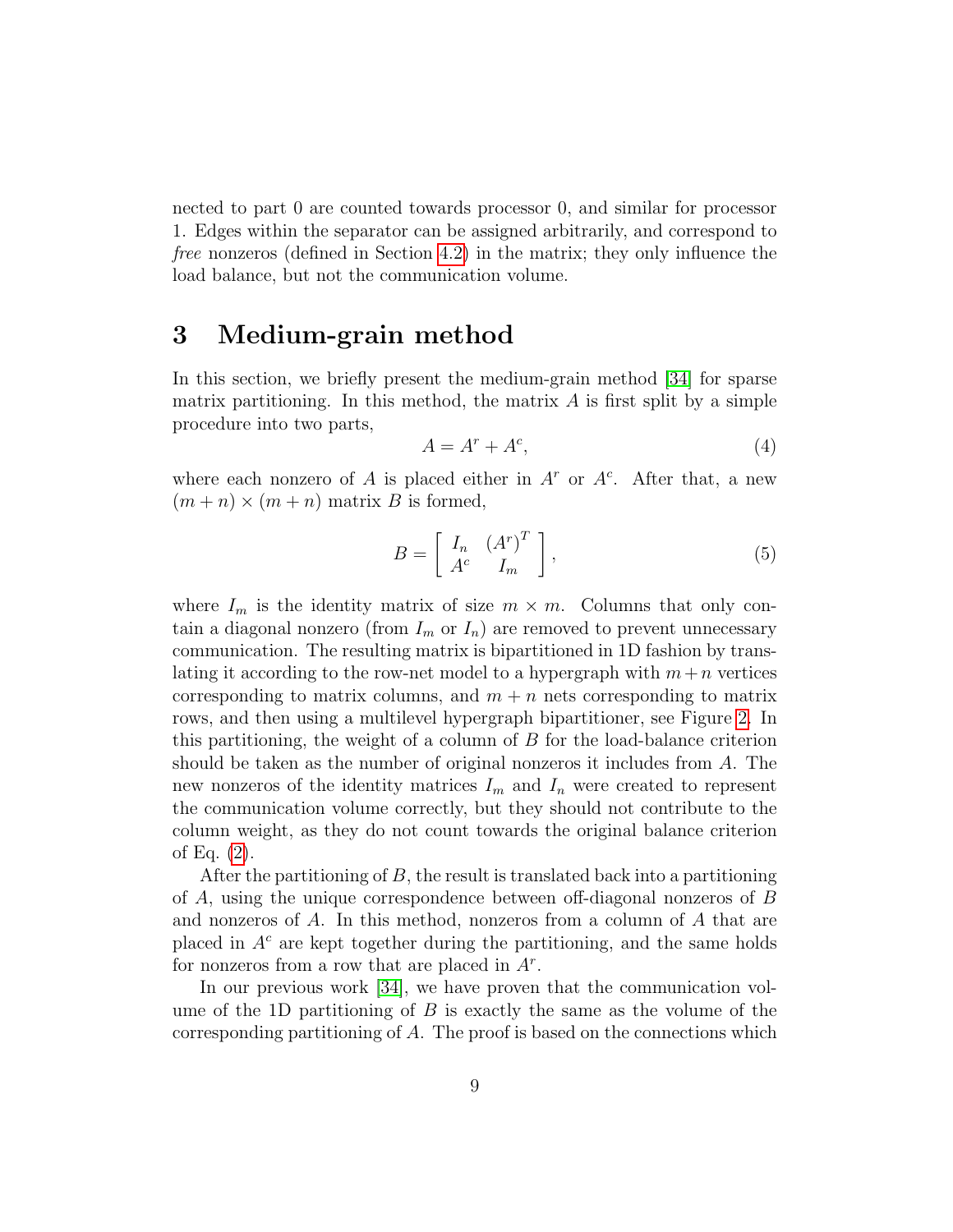<span id="page-9-0"></span>

Figure 2: The medium-grain method applied to the matrix of Figure [1.](#page-2-0) The nonzeros of the sparse matrix A are split into parts  $A<sup>r</sup>$  and  $A<sup>c</sup>$ . Afterwards, the B matrix is formed and bipartitioned by column, indicated by color: red nonzeros are assigned to processor 0, blue nonzeros to processor 1. The corresponding bipartitioning of A is identical to the one shown in Figure [1](#page-2-0) and Figure [3b.](#page-15-0)

the diagonal nonzeros of B establish between nonzeros from a row or column that were assigned to different parts  $A<sup>r</sup>$  and  $A<sup>c</sup>$ . More precisely, nonzero  $b_{ii}$  from the block  $I_n$  connects the nonzeros of column i of A (split among column *i* of the block  $A^c$  and row *i* of the block  $(A^r)^T$ ; a similar connection is established by nonzeros from the block  $I_m$ .

For splitting A into  $A^r$  and  $A^c$ , a cheap and effective strategy is to place nonzero  $a_{ij}$  in  $A^c$  if column j has fewer nonzeros than row i, and in  $A^r$  otherwise. The motivation is that a column with fewer nonzeros has a better chance to stay together in a good partitioning. Ties are broken in a uniform manner by assigning them all to  $A<sup>c</sup>$  or all to  $A<sup>r</sup>$ , depending on the matrix dimensions, but they can also be broken in a more sophisticated manner, see [\[34\]](#page-32-1), giving slightly better results. An exception to this placement strategy is the case where the nonzero  $a_{ij}$  is the only nonzero of its row, since such a row cannot be cut, so that it is better to place the nonzero in  $A<sup>c</sup>$ , and similarly for the only nonzero in a column. Note that if we would take  $A<sup>c</sup> = A$  and  $A<sup>r</sup> = 0$ , the medium-grain method reduces to the 1D row-net model (giving a column partitioning), since all columns are kept intact.

After executing a run of the medium-grain method, we have obtained a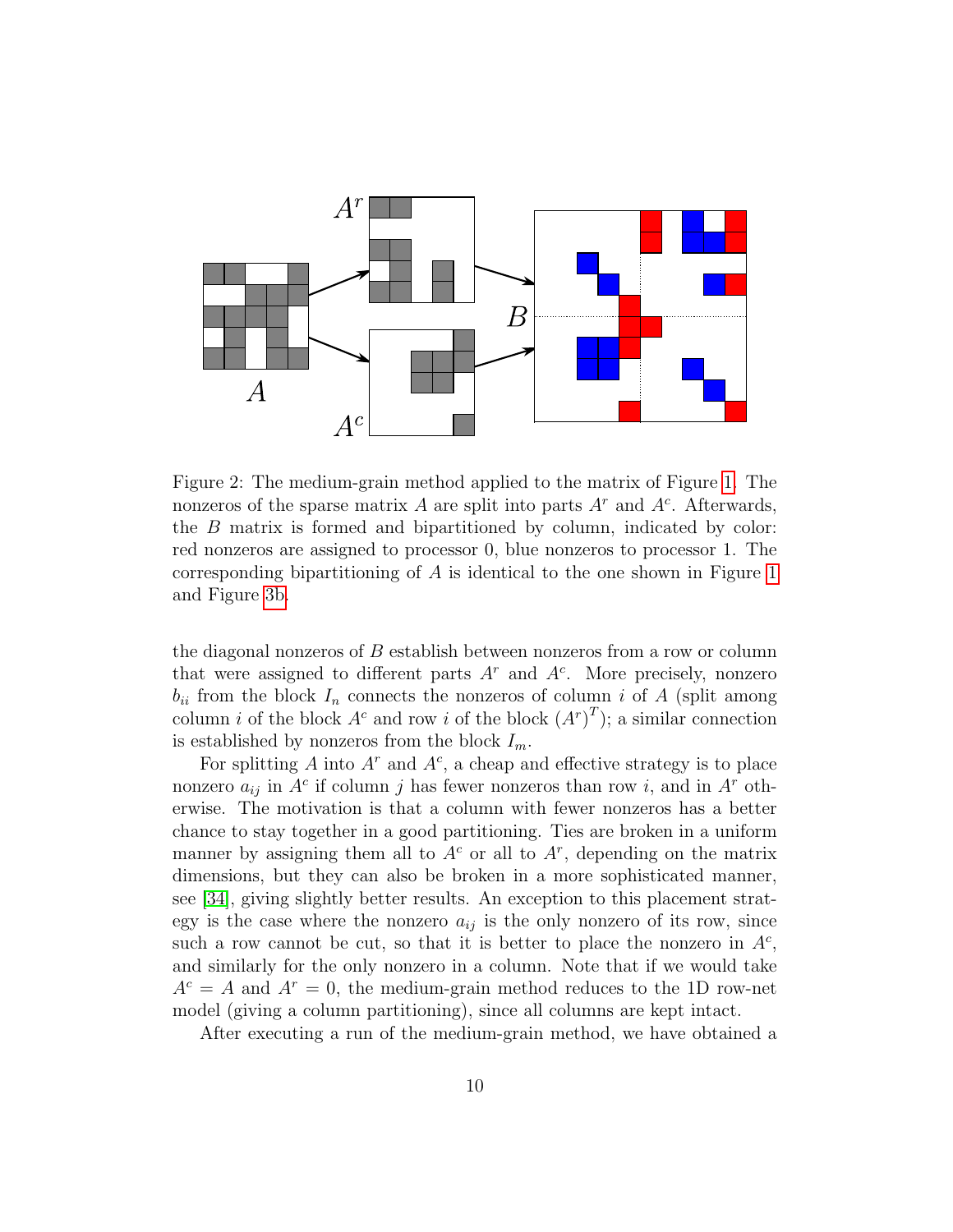bipartitioning of the nonzeros into two subsets  $A_0$  and  $A_1$ , and we can use these subsets as the initialization for a new restricted run. This leads to an *iterative refinement* procedure, see [\[34\]](#page-32-1). The nonzeros of  $A_0$  are entered into  $A^r$ , those of  $A_1$  are entered into  $A^c$ , and the corresponding columns of B are assigned to processors 0 and 1, respectively. This ensures that the current volume equals that of the previous run of the medium-grain method. The new run is restricted in the sense that the coarsening and initial partitioning of the multilevel hypergraph bipartitioning are skipped, and only one level of refinement is carried out, namely the finest level, using the Kernighan– Lin/Fiduccia-Mattheyses algorithm [\[28,](#page-31-1) [20\]](#page-31-2). This implies that the volume can only decrease or stay the same. If no decrease is obtained, the roles of  $A<sup>r</sup>$  and  $A<sup>c</sup>$  are reversed, and so on, until no further decrease can be obtained in any direction. Iterative refinement is cheap, as it only involves the final part of a complete multilevel partitioning, and it is always worthwhile as a post-processing step, also in combination with other partitioners than the medium-grain method.

The time complexity of bipartitioning an  $m \times n$  matrix A by the mediumgrain method equals

$$
T_{MG} = \mathcal{O}((m+n)C_{\text{max}}^2),\tag{6}
$$

where  $C_{\text{max}}$  is the maximum number of nonzeros in a single row or column of the matrix. The complexity can be determined similar to the analysis for the 1D column partitioning method given in Ref. [\[4,](#page-29-4) Section 12.7]. The main operation that determines the complexity is the coarsening of  $m+n$  columns of the matrix  $B$ , computing their inner products with at most  $C_{\text{max}}$  other columns, accessing at most  $C_{\text{max}}$  nonzeros in every column. Splitting A into  $A<sup>r</sup>$  and  $A<sup>c</sup>$  and performing one iteration of iterative refinement are cheap, because both are linear in the number of nonzeros of A.

### 4 Branch-and-bound method

In this section, we describe the branch-and-bound method that we used to compute the optimal communication volume of bipartitionings of sparse matrices. First, we explain how branch-and-bound methods are able to find optimal solutions by discussing a straightforward method that finds optimal bipartitionings by partitioning the nonzeros directly. Then, in Section [4.2,](#page-12-0) we give the main contribution of this article: a branch-and-bound method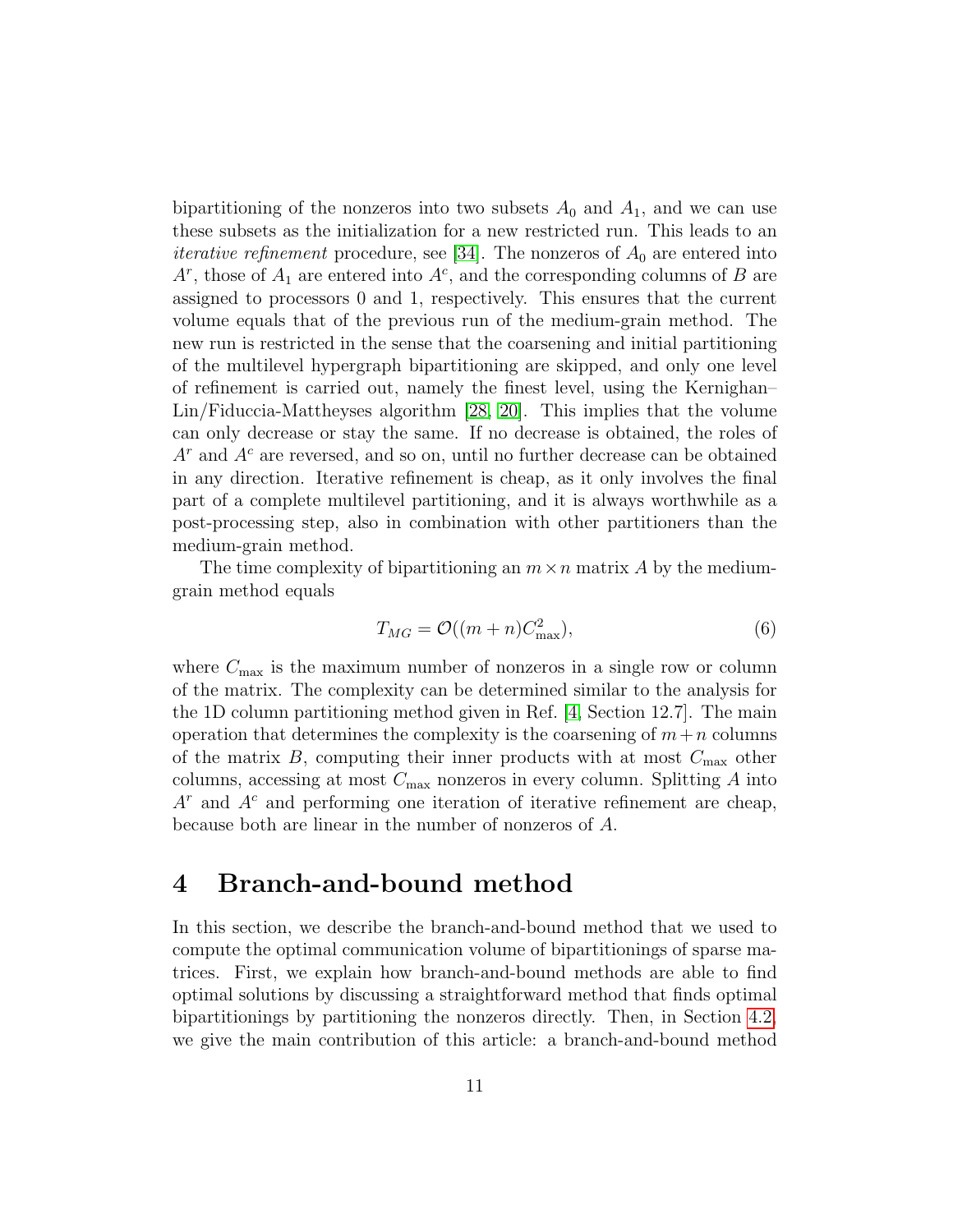that still partitions the nonzeros, but only maintains the important information whether a row or column is assigned to processor 0, or to processor 1, or is cut. No partitioning information on individual nonzeros needs to be maintained, and this significantly reduces the computation time. In Section [4.3,](#page-14-0) we present three lower bounds on the communication volume of a partial solution that we use to decrease the number of feasible solutions to be considered. In Section [4.4,](#page-17-0) we present an additional lower bound that can be used as an alternative for one of the other bounds.

### 4.1 Directly bipartitioning the nonzeros

A straightforward way of finding the optimal bipartitioning of a matrix A is to simply try all possible bipartitionings of the nonzeros of A into two sets  $A_0$  and  $A_1$  that obey Eq. [\(2\)](#page-1-0), and return the bipartitioning with the lowest communication volume. One method of traversing all possible bipartitionings in an efficient way is the branching method. Here, we traverse all bipartitionings by generating *partial* bipartitionings  $\hat{A}_0$  and  $\hat{A}_1$  (denoted by a hat), where only a subset of all nonzeros of A have been partitioned. By recursively adding and removing nonzeros to and from the partial bipartitionings, all  $2^N$  different bipartitionings can be generated. Bipartitionings that do not obey Eq. [\(2\)](#page-1-0) can be skipped during the branching method.

At any point during the branching method, an upper bound UB to the optimal communication volume is available by returning the lowest communication volume encountered so far for a complete solution. The main idea of the branch-and-bound method is to use this upper bound to skip entire parts of the solution space during branching. To do so, one needs a lower bound  $LB(\hat{A}_0, \hat{A}_1)$  on the communication volume of all full bipartitionings that can be found by extending the current partial bipartitioning  $\hat{A}_0$  and  $\hat{A}_1$ . For example, the number of rows and columns already cut by the partial bipartitioning is such a lower bound, since in any extension of  $\hat{A}_0$  and  $\hat{A}_1$ , those rows and columns will be cut as well. If, during the branching method, the lower bound  $LB(\hat{A}_0, \hat{A}_1)$  of the current partial bipartitioning is higher than or equal to the current upper bound  $UB$ , we can safely skip all solutions that are an extension of  $\hat{A}_0$  and  $\hat{A}_1$ , since we know that these will not have a lower communication volume than the current upper bound. By doing so, the number of bipartitionings to be traversed to find the optimal one can be greatly reduced.

The main problem with the approach of generating all possible biparti-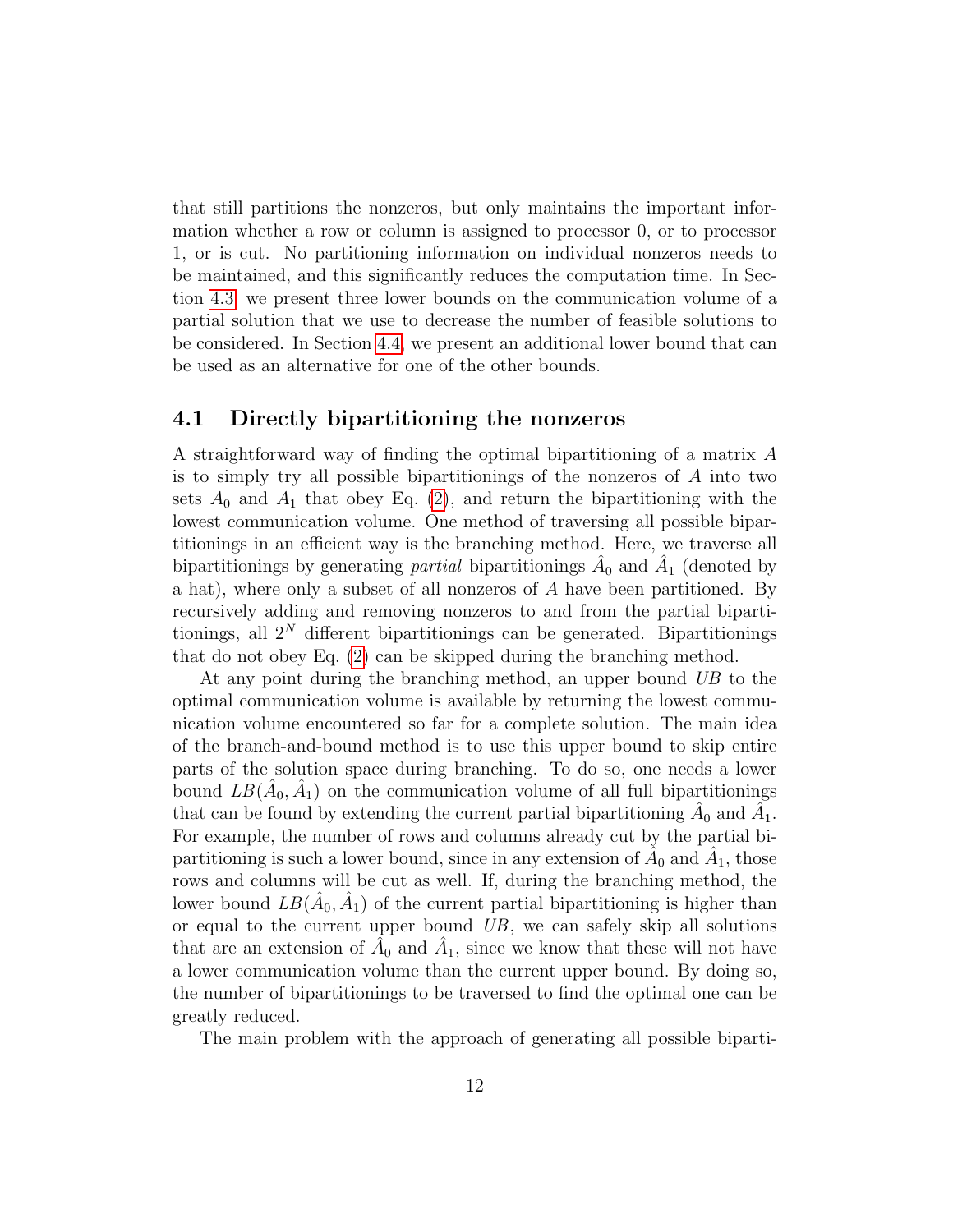tionings by recursively adding and removing nonzeros to and from  $\hat{A}_0$  and  $\hat{A}_1$  is that it is difficult to find good lower bounds on the communication volume when given a partial bipartitioning. For example, when a row or column is already cut in a partial bipartitioning of the nonzeros, all unassigned nonzeros in that row or column can be assigned arbitrarily without increasing the communication volume in that row or column. The lack of a good lower bound for partial solutions makes it difficult to bound the number of solutions to be considered in the branch-and-bound method.

#### <span id="page-12-0"></span>4.2 Partitioning the rows and columns into three sets

Instead of directly partitioning the nonzeros into two sets, we can also partition the rows and columns of the matrix into three sets. In this case, a row or column can be completely assigned to processor 0, completely assigned to processor 1, or cut. In a completely assigned row or column, all nonzeros in that row or column are assigned to the same processor. In a cut row or column, a subset of the nonzeros in that row or column is assigned to one processor, and the remaining nonzeros are assigned to the other processor. For the communication volume, it does not matter which nonzeros exactly are assigned to which processor. A row can only be assigned to a processor if this does not conflict with an earlier column assignment: in a valid partitioning, a nonzero  $a_{ij}$  cannot reside both in a row assigned to processor 0 and a column assigned to processor 1, or vice versa. A similar rule applies when assigning columns to processors. Rows and columns can always be assigned as being cut. For reasons of symmetry, the first row or column to be completely assigned to a processor can always be assigned to processor 0.

Formally, we partition the set of rows and columns of the matrix into three sets  $B_0$ ,  $B_1$ , and  $B_c$ , which represent the rows and columns that are completely assigned to processor 0, completely assigned to processor 1, and cut, respectively. Similarly to  $\hat{A}_0$  and  $\hat{A}_1$ , we can traverse all possible partitionings by recursively generating partial partitionings  $\hat{B}_0$ ,  $\hat{B}_1$ , and  $\hat{B}_c$ . Given a full partitioning, we can find a corresponding partitioning of the matrix nonzeros into three sets  $D_0$ ,  $D_1$ , and  $D_{free}$ , by:

$$
D_0 = \{a_{ij} \in A : \text{ row } i \in B_0 \text{ or column } j \in B_0\},
$$
  
\n
$$
D_1 = \{a_{ij} \in A : \text{ row } i \in B_1 \text{ or column } j \in B_1\},
$$
  
\n
$$
D_{\text{free}} = \{a_{ij} \in A : \text{ row } i \in B_c \text{ and column } j \in B_c\}.
$$
\n(7)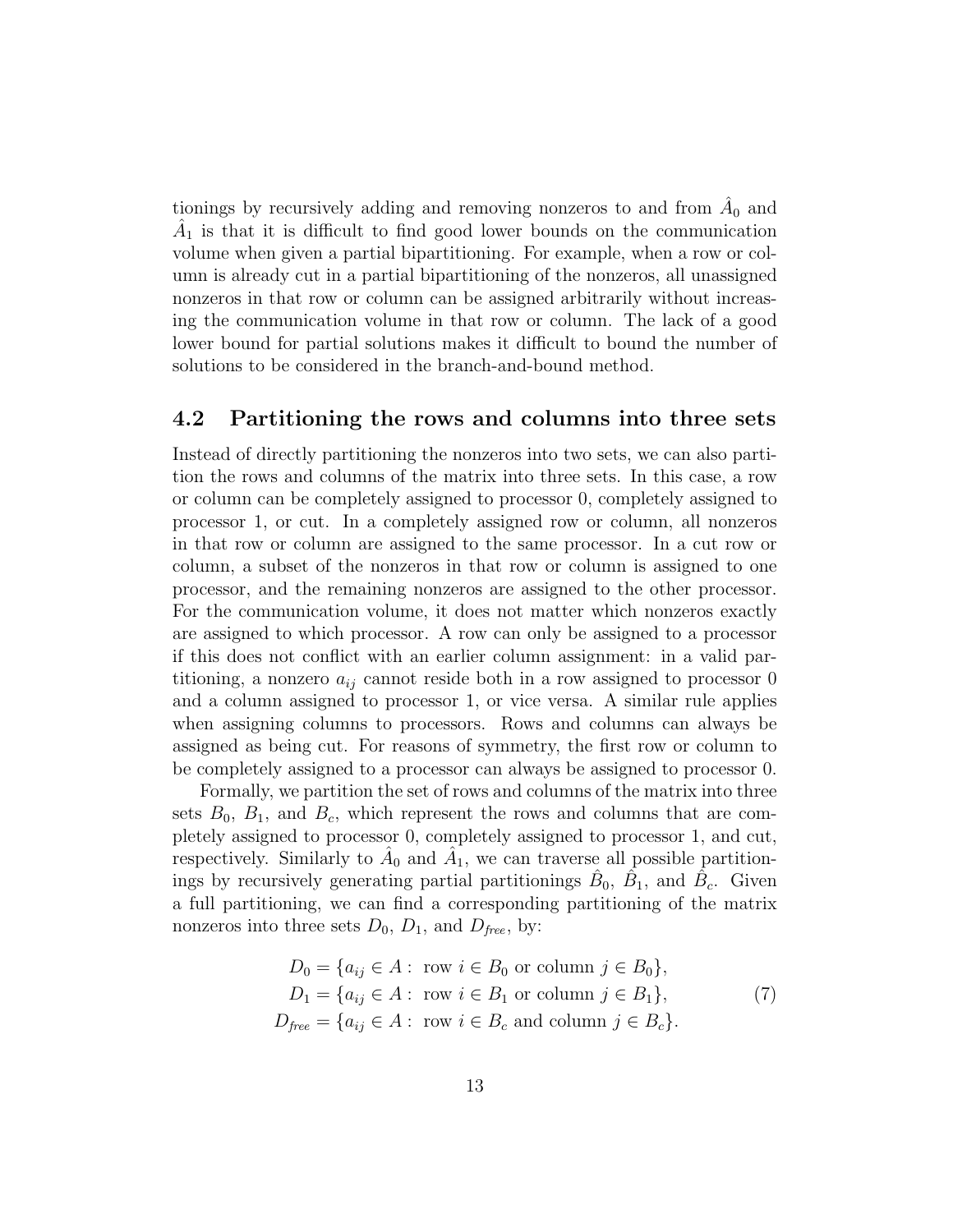This partitioning of the matrix nonzeros can be translated to a matrix bipartitioning by assigning all nonzeros in  $D_0$  to processor 0 and assigning all nonzeros in  $D_1$  to processor 1. Note that a nonzero cannot be in both  $D_0$  and  $D_1$ , since that will result in an invalid partitioning of the matrix nonzeros. This fact greatly reduces the number of partitionings to be considered in the branch-and-bound method. The nonzeros in  $D_{free}$  can be assigned freely without increasing the communication volume of the resulting bipartitioning, since both the rows and columns of these nonzeros are cut, by construction. Note that assignment of the free nonzeros in such a way that it would reduce the communication volume, e.g. all nonzeros in a row being free and assigned to processor 0, is already explored as a different solution in the branching tree, in this case with assignment of the row to  $B_0$  instead of  $B_c$ .

Given a partitioning of the rows and columns of the matrix, the communication volume of the corresponding bipartitioning can be found by counting the number of rows and columns assigned to  $B_c$ :

<span id="page-13-0"></span>
$$
Vol(B_0, B_1, B_c) = |B_c|.
$$
 (8)

Furthermore, to ensure that the load imbalance constraint is satisfied, we only need to count nonzeros in rows and columns that are completely assigned to a single processor, since the nonzeros that are both in a cut row and a cut column can be assigned freely:

$$
|D_i| \le (1+\varepsilon) \left[ \frac{N}{2} \right], \quad \text{for } i \in \{0, 1\}. \tag{9}
$$

Finally, note that it is also possible to find optimal 1D bipartitionings using the same branch-and-bound approach by only allowing either rows or columns to be assigned to  $B<sub>c</sub>$ .

At first, the proposed method of partitioning the rows and columns does not seem to be an improvement over partitioning the nonzeros: in the new method, a maximum of  $3^{m+n}$  solutions have to be considered, compared to a maximum of  $2^N$  solutions in the previous method. Many partitionings of the proposed method, however, represent invalid solutions. If the matrix element  $a_{ij}$  is nonzero, and row i is in  $B_0$  while column j is in  $B_1$  (or vice versa), the resulting branch does not represent a valid matrix bipartitioning. Furthermore, the new branching method allows for better lower bounds on a partial solution compared to the straightforward method, which will be explained in Section [4.3.](#page-14-0) Because of the number of invalid solutions and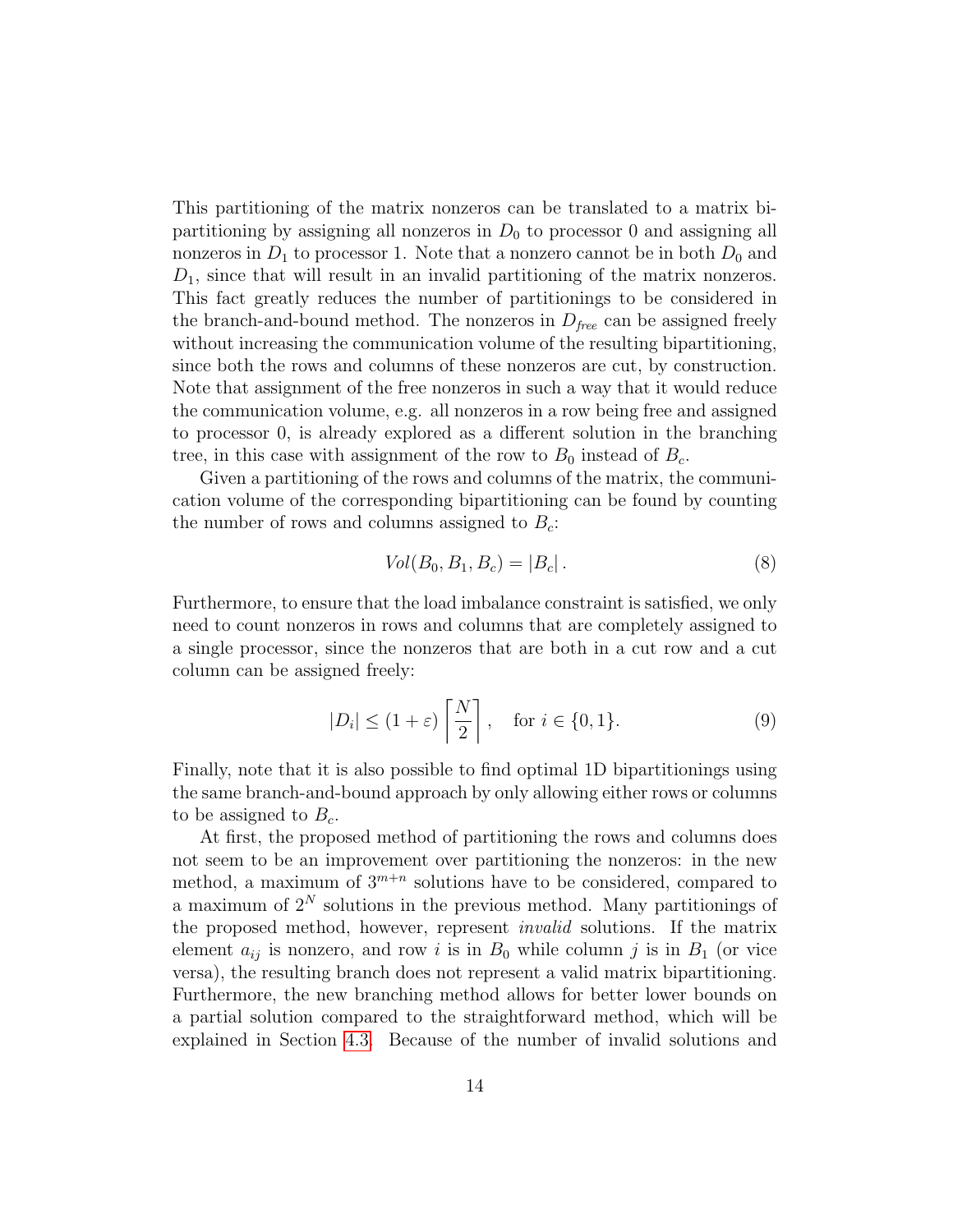the better lower bounds, a larger part of solution space can be skipped in the branch-and-bound method when partitioning the rows and columns instead of the nonzeros of a matrix. The result is that in the new method, a significantly lower number of partitionings has to be traversed than in the straightforward method.

#### <span id="page-14-0"></span>4.3 Lower bounds on the communication volume

Given partial partitionings  $\hat{B}_0$ ,  $\hat{B}_1$ , and  $\hat{B}_c$ , we would like to have a good lower bound  $LB(\hat{B}_0, \hat{B}_1, \hat{B}_c)$  to be able to skip large parts of the solution space in the branch-and-bound method. In this article, we use three independent lower bounds, with the final bound being the sum of the three:

$$
LB(\hat{B}_0, \hat{B}_1, \hat{B}_c) = L_1(\hat{B}_0, \hat{B}_1, \hat{B}_c) + L_2(\hat{B}_0, \hat{B}_1, \hat{B}_c) + L_3(\hat{B}_0, \hat{B}_1, \hat{B}_c).
$$
\n(10)

To explain the different lower bounds, we use an example of a partial partitioning of a small matrix, shown in Figure [3a.](#page-15-0)

The first lower bound is the number of rows and columns already explicitly cut in the current partial partitioning by being included in  $\hat{B}_c$ . This lower bound can simply be computed by counting the number of elements in  $\hat{B}_c$ :

<span id="page-14-1"></span>
$$
L_1(\hat{B}_0, \hat{B}_1, \hat{B}_c) = |\hat{B}_c|.
$$
 (11)

Since the communication volume of a full partitioning is equal to the number of elements in  $B_c$  (Eq. [\(8\)](#page-13-0)), and any extension of  $\tilde{B}_c$  includes all elements of  $\hat{B}_c$  as well, we see that  $L_1(\hat{B}_0, \hat{B}_1, \hat{B}_c)$  is indeed a lower bound on the communication volume. For the example of Figure [3a,](#page-15-0) only the first row is included in  $\hat{B}_c$ , so  $L_1(\hat{B}_0, \hat{B}_1, \hat{B}_c) = 1$ .

The second lower bound is based on *implicitly* cut rows and columns: those that are currently unassigned, but have to be assigned to  $B<sub>c</sub>$  in the future to maintain a valid solution. For example, if row *i* is assigned to  $\hat{B}_0$ and row i' to  $\hat{B}_1$ , any unassigned column that has a nonzero in both row i and  $i'$  has to be assigned to  $B_c$  in the future, since assigning such a column to  $B_0$ or  $B_1$  will result in an invalid partitioning. A similar reasoning can be applied to unassigned rows instead of columns. In the example of Figure [3a,](#page-15-0) both the third row and fifth row are implicitly cut by the assignment of the first column to  $\hat{B}_0$  and the second column to  $\hat{B}_1$ . Therefore,  $\hat{L}_2(\hat{B}_0, \hat{B}_1, \hat{B}_c) = 2$ in the example.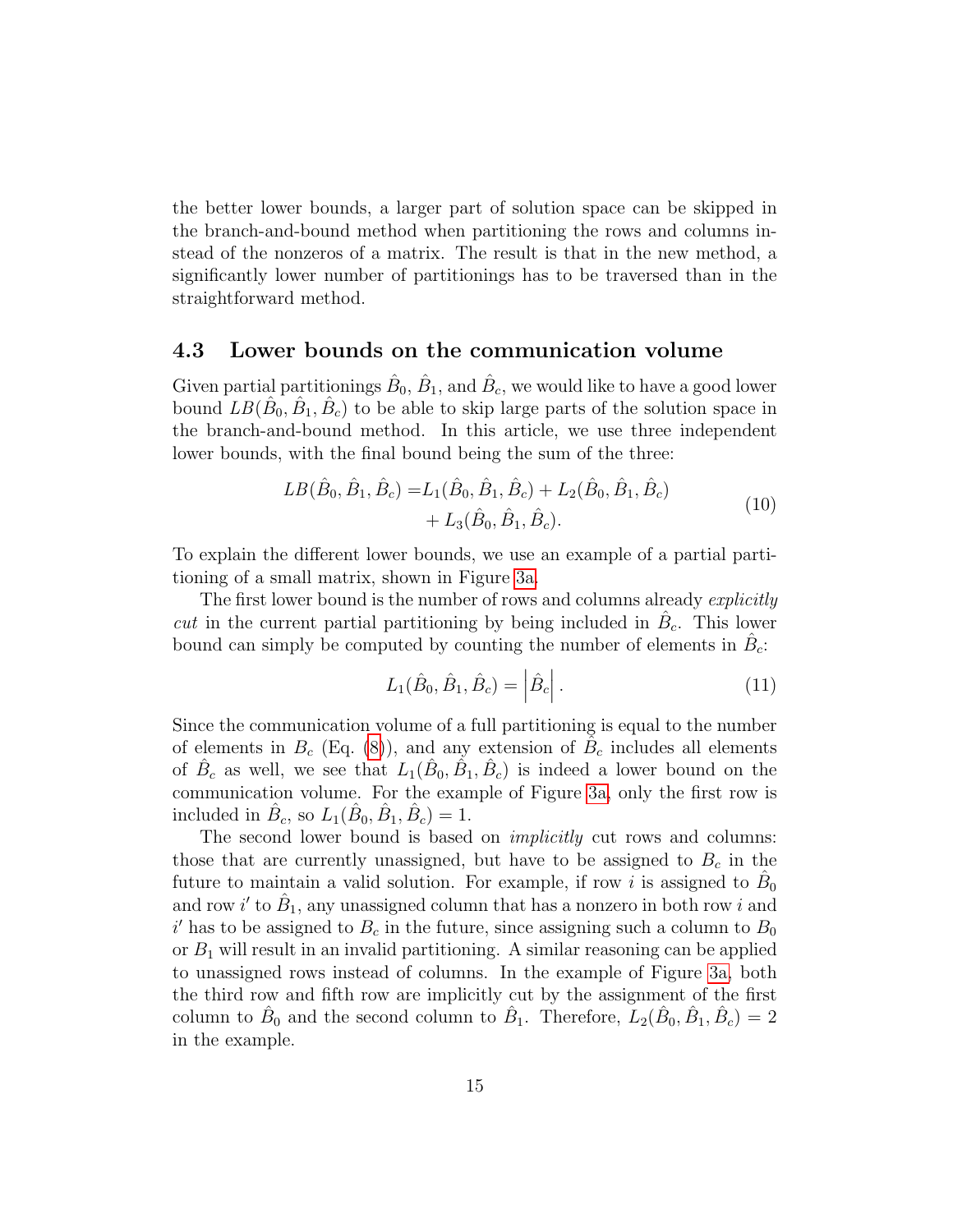<span id="page-15-0"></span>

Figure 3: A partial partitioning (a) and optimal partitioning (b) of the rows and columns of a  $5 \times 5$  matrix with 16 nonzeros, with perfect load balance. Next to each row and column, the subset to which that row or column is assigned is indicated by 0, 1, and c for  $\hat{B}_0$ ,  $\hat{B}_1$ , and  $\hat{B}_c$ , respectively. Unassigned rows and columns are indicated by −. The corresponding (partial) bipartitioning of the matrix nonzeros is indicated by color: red nonzeros are assigned to processor 0, blue nonzeros to processor 1, and gray nonzeros are unassigned. The optimal communication volume is 4.

The third lower bound is based on rows and columns that are partially assigned. A currently unassigned row is partially assigned if it has at least one nonzero in a column that is assigned to  $\hat{B}_0$ , but no nonzeros that are in columns assigned to  $\hat{B}_1$ , or vice-versa. A similar definition can be given for partially assigned columns instead of rows. In the example of Figure [3a,](#page-15-0) the fourth row is partially assigned to  $\hat{B}_1$ , and the third, fourth, and fifth columns are all partially assigned to  $\hat{B}_0$ . Now, in order to avoid cutting a row or column that is partially assigned to  $\hat{B}_0$  in the future, all unassigned nonzeros in that row or column have to be assigned to processor 0 as well. We can count all nonzeros that have to be assigned to processor 0 to avoid communication in rows and columns that are partially assigned to  $\hat{B}_0$ , giving a total number  $s_0$ . Similarly, we can calculate the number  $s_1$  for processor 1.

If  $s_0$  exceeds the number of nonzeros that can still be assigned to processor 0 due to the load balance constraint of Eq. [\(2\)](#page-1-0), at least some of the partially assigned rows and columns have to be cut in the future. To cut the least number of rows and columns, it is best to cut them in order of decreasing number of unassigned nonzeros in them, until we are left with a number of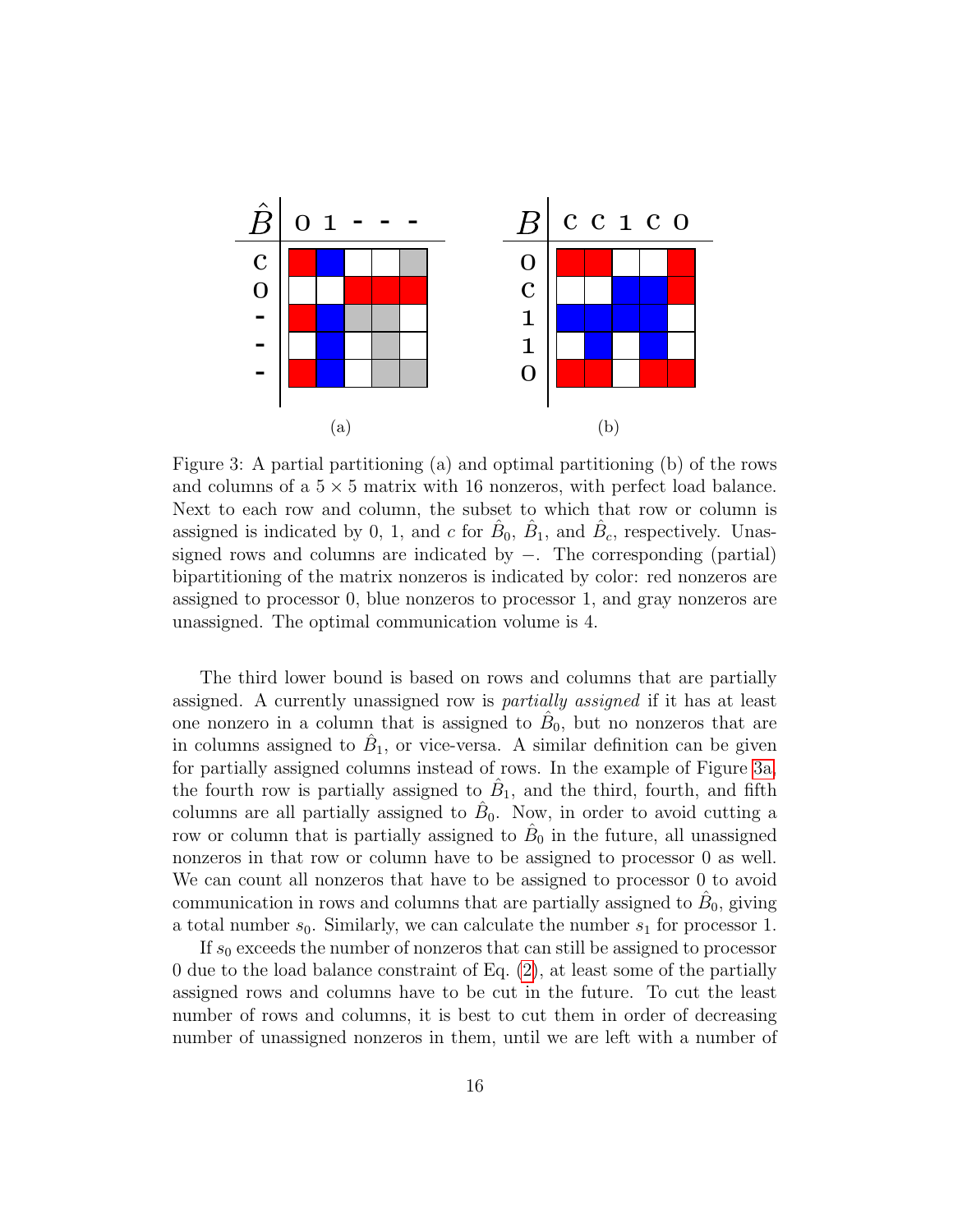unassigned nonzeros that obeys the load imbalance constraint. The smallest number of rows and columns to be cut in this way can be used as a lower bound on the communication volume. Note that it is possible that a nonzero is in both a row and column that is partially assigned to processor 0. During calculation of  $L_3$ , we might cut both the row and column of that nonzero, and subtract the nonzero twice from the count. Since we stop cutting rows and columns when the current nonzero count is small enough, this can only lead to an underestimation of the number of rows and columns to be cut, and therefore, the resulting value can still be used as a lower bound. A similar but independent lower bound can be calculated for processor 1 instead of processor 0, and the final bound  $L_3$  is the sum of both bounds. To justify addition of the two bounds, note that rows (or columns) cannot be partially assigned to both processor 0 and processor 1, because in that case they would be implicitly cut.

To clarify the third lower bound, we calculate its value for the example of Figure [3a.](#page-15-0) If we aim to have perfect load balance (eight nonzeros assigned to each processor), only two more nonzeros can be assigned to processor 0, since six have already been assigned to it. Now, the third, fourth, and fifth columns are partially assigned to processor 0, and contain six unassigned nonzeros, so  $s_0 = 6$ . The six unassigned nonzeros cannot all be assigned to processor 0 because of the load balance constraint, so some of the partially assigned columns have to be cut. As explained above, it is best to cut them in decreasing number of unassigned nonzeros, so we start by cutting the fourth column. We are left with three unassigned nonzeros in the third and fifth columns, which is still more than the two nonzeros that can be assigned to processor 0. Therefore, the fifth column has to be cut as well, and we know that at least two of the partially assigned columns have to be cut to obey the load balance constraint, so  $L_3(\hat{B}_0, \hat{B}_1, \hat{B}_c)$  is at least two. Since  $s_1 = 1$  is smaller than four, the number of nonzeros that can still be assigned to processor 1, we know that processor 1 does not increase the third lower bound further. Therefore, in the example of Figure [3a,](#page-15-0)  $L_3(\hat{B}_0, \hat{B}_1, \hat{B}_c) = 2$ .

For the example of Figure [3a,](#page-15-0) the sum of the three lower bounds is equal to  $LB(\hat{B}_0, \hat{B}_1, \hat{B}_c) = 1+2+2=5$ . The optimal bipartitioning, shown in Figure [3b,](#page-15-0) has a communication volume of 4. Therefore, if we had already found an optimal bipartitioning during the branch-and-bound method, we would be able to skip all partitionings that are an extension of the one shown in Figure [3a,](#page-15-0) since we know that the communication volume of these partitionings will not be smaller than the currently best known communication volume.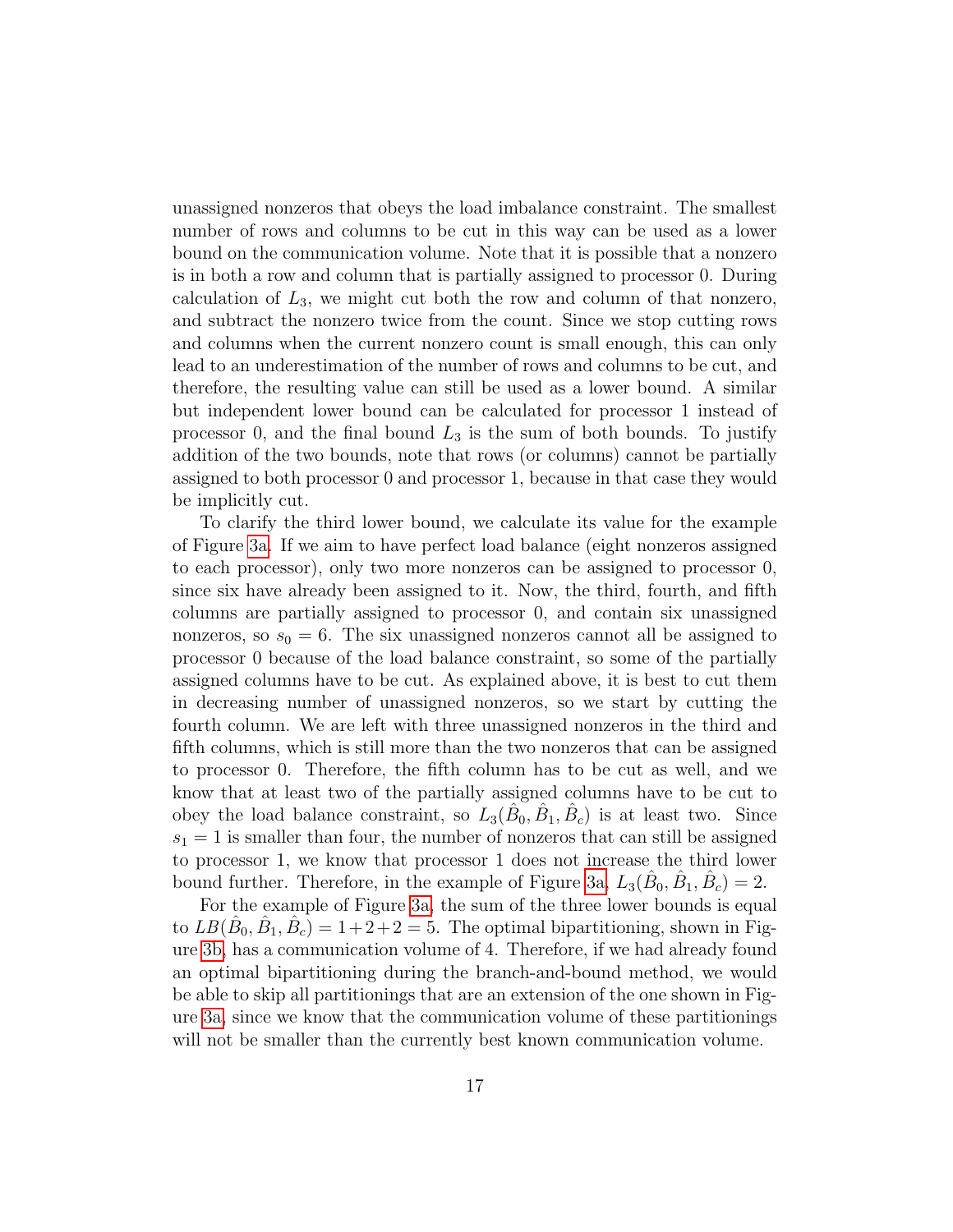To summarize, the first lower bound is equal to the number of rows and columns that are cut by inclusion in  $\hat{B}_c$ , the second lower bound is equal to the number of rows and columns implicitly cut by assignments of other columns and rows, respectively, and the third bound is based on partially assigned rows and columns and the load balance constraint. In order to maximize the values of the different lower bounds, it was experimentally found to be beneficial to assign the rows and columns of the matrix in decreasing order of nonzeros in them. Since the lower bounds have to be calculated for every partial partitioning that is evaluated during the branch-and-bound method, the time it takes to compute them has a significant impact on the total computation time of the entire method. In [\[33\]](#page-32-9), it was proven that by careful accounting of additional variables during the branching procedure, the three bounds can be calculated in  $\mathcal{O}(1)$ ,  $\mathcal{O}(C_{\text{max}})$ , and  $\mathcal{O}(C_{\text{max}})$  time, respectively.

The proof that the three bounds can be added into a lower bound  $L_1$  +  $L_2 + L_3$  follows from considering the rows and columns that correspond to each bound, as illustrated by the block structure of the permuted matrix in Figure [4.](#page-18-0) Rows and columns have been assigned to three blocks  $\hat{B}_0$ ,  $\hat{B}_1$ ,  $\hat{B}_c$ , and this generates four additional row blocks, namely rows partially assigned to processor 0 ( $P_0$ ), partially assigned to 1 ( $P_1$ ), implicitly cut rows ( $I_c$ ), and unassigned rows; similarly, this generates four additional column blocks. Rows and columns in  $\hat{B}_c$  correspond to  $L_1$ , those in  $I_c$  to  $L_2$ , those in  $P_0$  and  $P_1$  to  $L_3$ . Since a row can be part of at most one block  $\hat{B}_c, I_c, P_0, P_1$ , it can only be counted in one of the three bounds. The same holds for columns.

### <span id="page-17-0"></span>4.4 Dynamic maximum-cardinality bipartite graph matching

In this section, we present an additional bound  $L_4(\hat{B}_0, \hat{B}_1, \hat{B}_c)$  which can be used as an alternative for  $L_3$ , based on a different way of using partially assigned rows and columns. We can use this bound by replacing  $L_3$  in Eq. [\(10\)](#page-14-1) with  $\max(L_3, L_4)$ . The bound is caused by nonzeros where partial assign-ments conflict: in Figure [4,](#page-18-0) the nonzero in the row from row block  $P_1$  and the middle column from column block  $P_0$  implies that either the row or the column must be cut, giving a new bound  $L_4 = 1$  for this example. In general, the bound  $L_4$  is created by two independent conflict submatrices, one submatrix consisting of rows from row block  $P_0$  and columns from column block  $P_1$ , and the other with the roles reversed.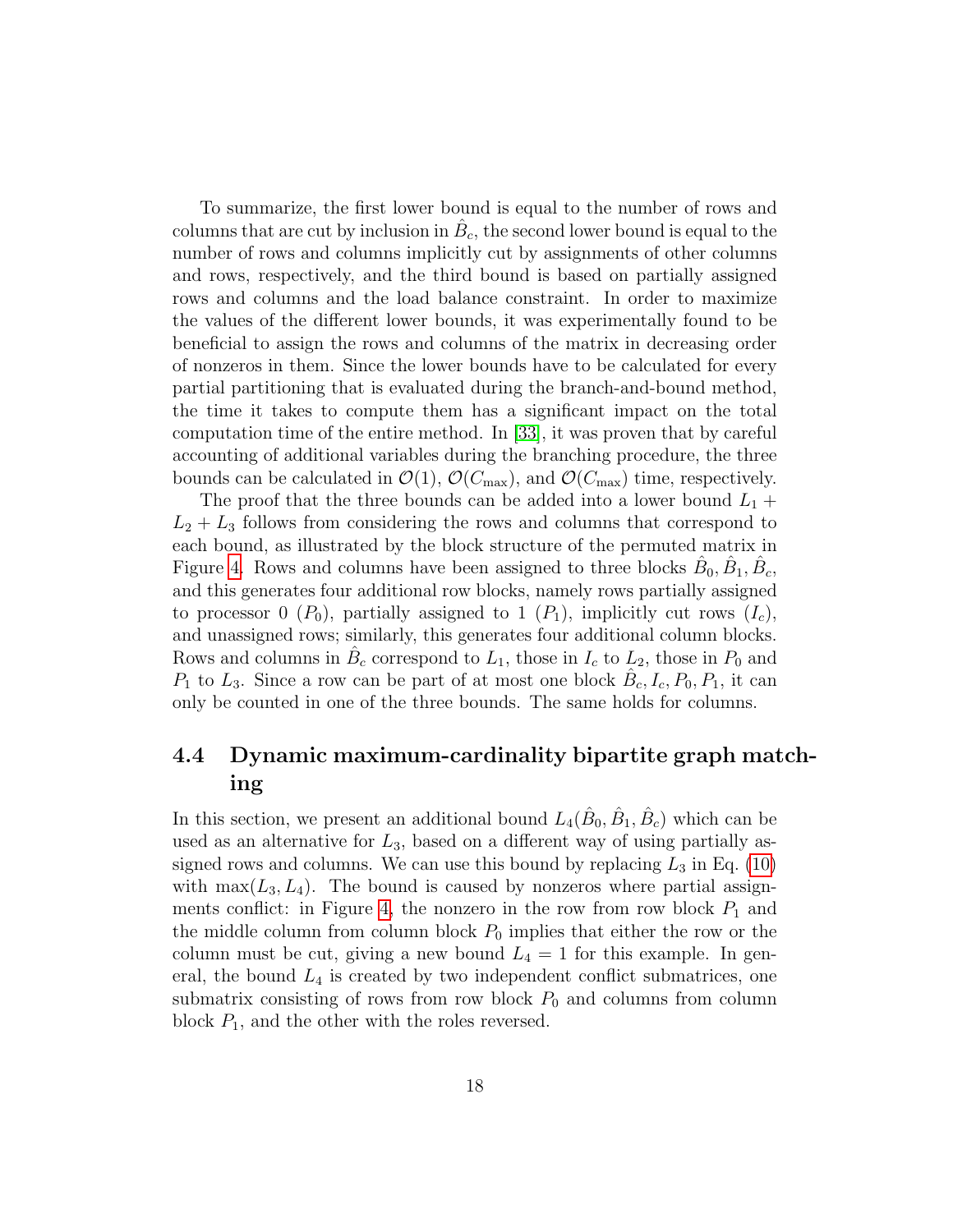<span id="page-18-0"></span>

Figure 4: Block structure of the matrix of Figure [3a](#page-15-0) obtained by permuting rows into contiguous blocks of rows assigned, respectively, to processor 0, to 1, cut rows, rows partially assigned to 0, to 1, implicitly cut rows, and unassigned rows, and similarly for columns.

A conflict submatrix can have more than one nonzero. In this case, the lower bound can be obtained by solving a matching problem for a bipartite graph, as follows. Let us define  $A'$  as the submatrix of A that contains all matrix elements in the intersection of row block  $P_0$  and column block  $P_1$ . If we choose a subset  $M$  of nonzeros from  $A'$  with at most one nonzero in every row and at most one in every column, then each nonzero will lead to either a cut row or a cut column, and the number of nonzeros in M provides a lower bound  $L_4$  on the communication volume caused by  $M$ .

We can translate the choice of  $M$  into a bipartite graph matching problem, by defining the vertex set  $V_0$  corresponding to the rows i partially assigned to processor 0, and the vertex set  $V_1$  corresponding to the columns j partially assigned to processor 1, with an edge  $(i, j) \in E$  if and only if  $a_{ij}$  is nonzero. The chosen subset M, now viewed as a set of edges, has at most one edge connected to a single vertex, and thus corresponds to a matching  $M \subseteq E$ . The lower bound equals the cardinality of M, i.e.,  $L_4 = |M|$ . Finding the largest lower bound therefore means finding a maximum matching in the bipartite graph, i.e., a matching with the largest cardinality  $|M|$ . Since the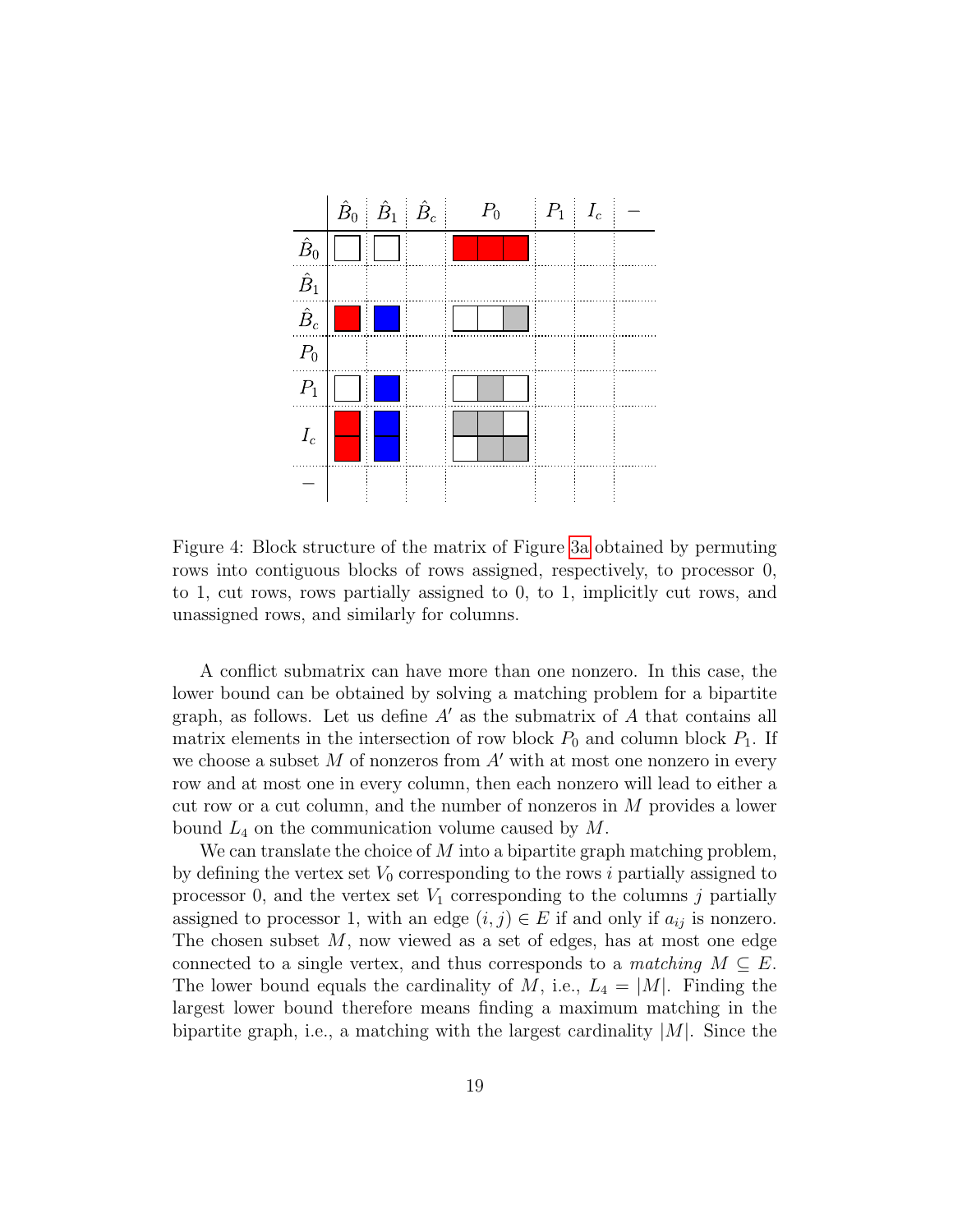problem is relatively small, we can attempt to solve it exactly, using so-called augmenting paths.

An *augmenting path* for a matching M in a graph G is a simple path (no cycles)  $i_0, i_1, \ldots, i_k$ , of odd length k, where the start vertex  $i_0$  and the end vertex  $i_k$  are unmatched, and  $(i_r, i_{r+1}) \in M$  for odd r and  $(i_r, i_{r+1}) \in E \backslash M$ for even  $r$ . If an augmenting path exists, a matching with one extra match can be constructed by flipping the matches along the path, thus including edges  $(i_r, i_{r+1})$  in M for even r and excluding them for odd r. Berge's theorem [\[2\]](#page-29-5) states that a matching is maximum if and only if no augmenting path exists.

In our branch-and-bound algorithm, the matrix  $A'$  grows and shrinks by adding or removing partially assigned rows and columns. In terms of the bipartite graph, adding a row (or column) with a set of nonzeros means adding a vertex with a set of its edges, and removing a row (or column) means deleting a vertex with all its edges. During all these operations we maintain a maximum matching, and we do this by the following dynamic matching algorithm with vertex updates. This dynamic algorithm is based on straightforward application of Berge's theorem, and on the well-known Hungarian algorithm for (static) maximum-cardinality bipartite graph matching. We start with an empty matrix  $A'$  and hence an empty edge set  $E$ , which has the trivial maximum matching  $M = \emptyset$ .

Assume we add a vertex i and a set of edges  $(i, j)$  to the graph  $G = (V_0 \cup$  $V_1, E$ ), giving a new graph  $G'$ . Let us first consider the case where there exists an augmenting path starting in  $i$  in the new graph for the existing matching M. Flipping the edges creates a new matching M' with  $|M'| = |M| + 1$ . It is easy to see that M' is a maximum matching in  $G'$ . Proof: if M' is not a maximum matching, there would exist a matching  $M''$  with cardinality  $|M''| \geq |M| + 2$ . If i is matched in M'', we can delete its matched edge  $(i, j)$ from M'' and then obtain a matching in G with cardinality at least  $|M|+1$ , which is a contradiction, since  $M$  is a maximum matching. If i is not matched in  $M''$ , then  $M''$  is a matching in G, also leading to a contradiction.

Let us now consider the case where no augmenting path starting in  $i$ exists in  $G'$  for M. In that case, we claim that M is a maximum matching in  $G'$ . Proof: if the claim is false, there would exist an augmenting path in  $G'$  by Berge's theorem. This path cannot contain the unmatched vertex i: i cannot be an interior vertex (since all interior vertices are matched), nor a starting or end vertex. Therefore, this path is also an augmenting path in  $G$ , contradicting the fact that  $M$  is maximum in  $G$ .

As a result, a maximum matching can be maintained when adding a new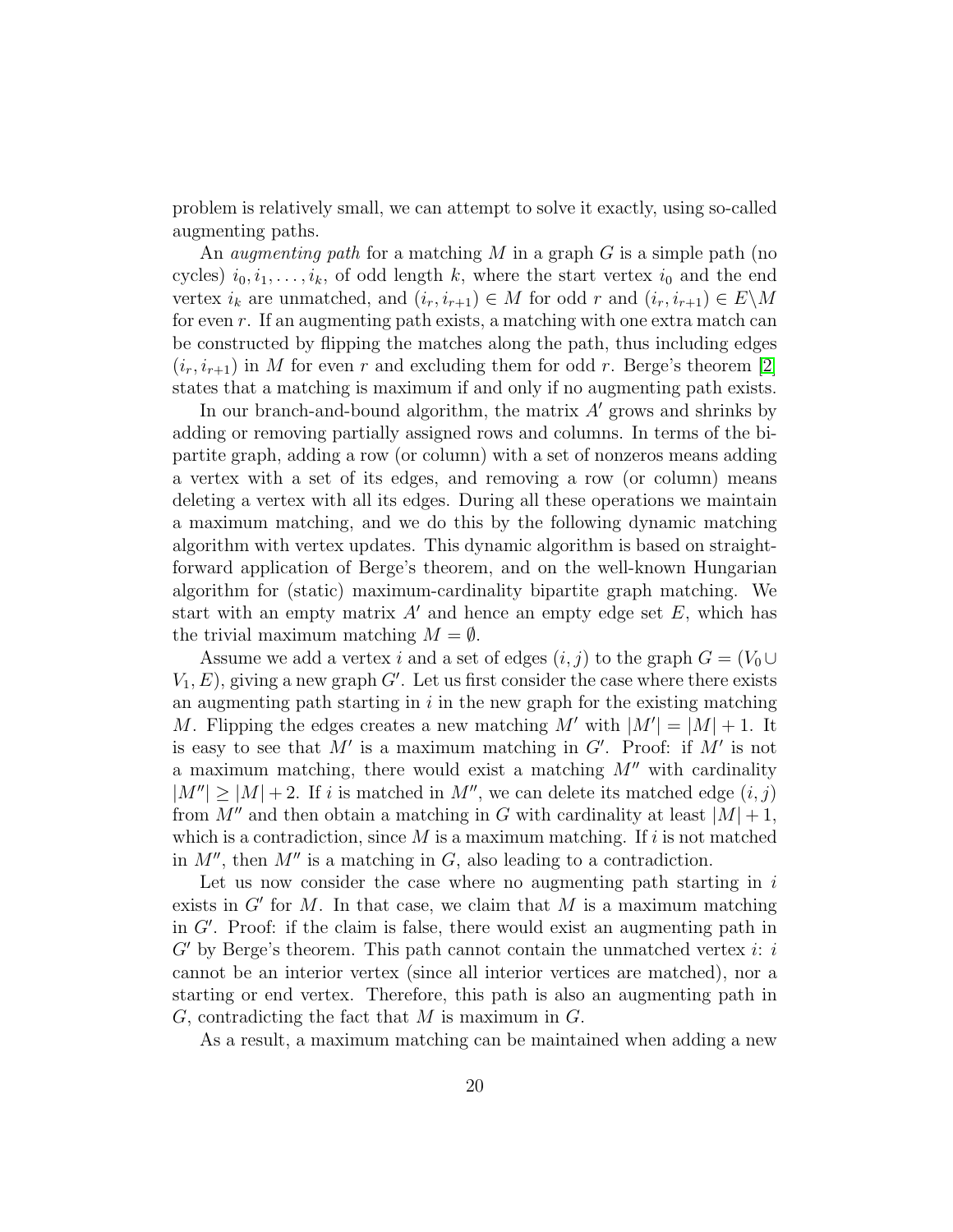vertex i by looking for an augmenting path starting at i and flipping the edges of the path if it exists. For a bipartite graph, an augmenting path can be found by building a Breadth-First Search (BFS) tree containing all alternating paths (with edges alternatingly inside and outside  $M$ ) starting from vertex *i*. For more details, see e.g. the book by Bondy and Murty  $(7, Chap.$ 16]. The construction of the tree can be terminated once an unmatched vertex is reached.

A maximum matching can also be maintained when deleting a vertex  $i$  and its edges. If i is unmatched, the matching is not changed and remains maximum. If i is matched to a vertex j, we look for an augmenting path starting at j; note that j becomes unmatched in the new matching  $M' = M \setminus \{(i, j)\}.$  If such an augmenting path exists, flipping its edges gives a new matching  $M''$  with  $|M''| = |M|$ , which is easily seen to be a maximum matching in  $G'$ . If no such augmenting path exists,  $M'$  is a maximum matching. Proof: if  $M'$  is not a maximum matching, there would be an augmenting path for  $M'$  not containing j. This would be an augmenting path for M as well, giving a contradiction.

The fourth bound can be calculated with  $\mathcal{O}(C_{\text{max}})$  vertex additions or deletions, each of which requires  $\mathcal{O}(|E|)$  operations, equal to the number of nonzeros in the conflict block. In practice, there will be far fewer additions or deletions: for instance, an addition only occurs if there is a new partial assignment, and an augmenting path only has to be searched for if there is a new conflicting nonzero.

### 5 Experiments

We implemented the proposed branch-and-bound method in the C programming language, using the library of the Mondriaan software package, version 4.0. The software will be made available with an open-source license at the website of the Mondriaan software. The program was compiled using the GNU Compiler Collection, version 4.8.3, and executed on an Intel Core i7- 2600K 3.4 GHz processor with 16 GB of RAM, under the Fedora 20 Linux operating system (Linux kernel 3.78.8, x86 64).

To test the branch-and-bound method, we attempted to find optimal communication volumes for bipartitionings of all matrices of the University of Florida sparse matrix collection [\[15\]](#page-30-8) with at most 1000 nonzeros, of which there are 217. For each matrix, we tried to find the optimal communication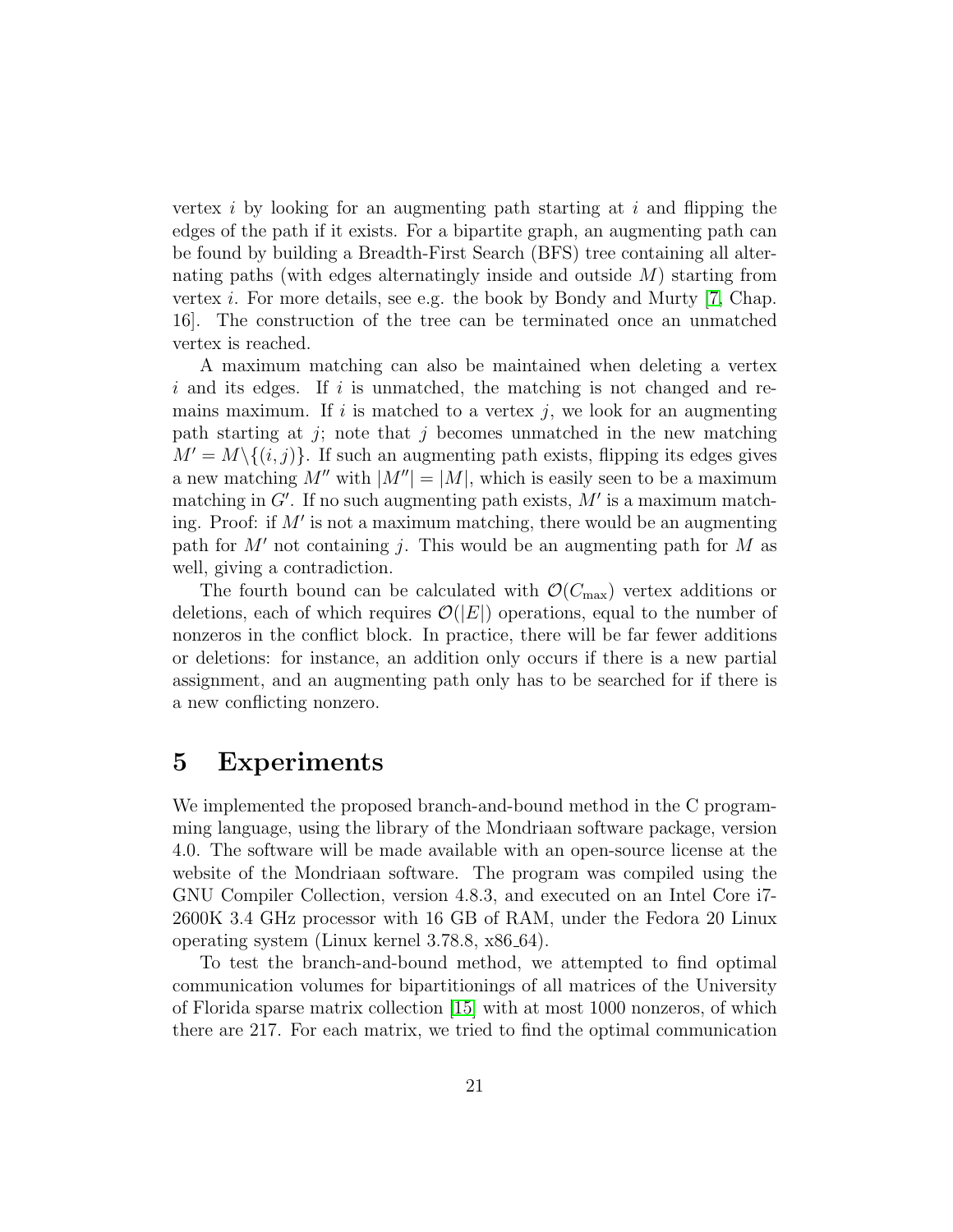volume for  $\varepsilon = 0.03$ , a value commonly used in experiments of previous studies [\[4,](#page-29-4) [10,](#page-30-0) [38\]](#page-32-2). Since the problem of matrix bipartitioning is NP-hard, the branch-and-bound method may fail to find the optimal communication volume in a reasonable time for some matrices. Therefore, we stop the method after one day of computation, and report a failure for that matrix. Note that in these cases, we would still obtain an upper bound to the optimal volume (the lowest communication volume of any solution that was found), but it is not guaranteed to be optimal.

The computation time of the branch-and-bound method can be greatly decreased by starting with a good upper bound on the optimal communication volume. Of course, the communication volume of a feasible bipartitioning obtained by a heuristic method can be used as such an upper bound. In the experiments performed in this article, we used the medium-grain method to obtain an initial upper bound before starting the branch-andbound method. The medium-grain bipartitioning was performed by Mondriaan 4.0 with its default options. During the algorithm, the current upper bound UB is decreased whenever a better complete solution than the current best is found. The initial lower bound on the communication volume is 0; the current lower bound LB used to prune the tree in case  $LB \geq UB$  depends on the current partial solution.

When bipartitioning with  $\varepsilon = 0.03$ , the optimal communication volume was found within a single day of computation for 85% of the matrices. In Figure [5,](#page-22-0) the fraction of matrices that was optimally bipartitioned is shown as a function of computation time. Note that for 58% of the matrices, an optimal bipartitioning was found even within a second of computation. There are only a few matrices for which the optimal volume was found in a time between a minute and a day. This suggests that matrices can be divided into two groups: the easy ones that are solvable within a reasonable time (i.e. within a minute), and those that are difficult. In Figure [6,](#page-22-1) the fraction of matrices that was optimally bipartitioned is shown as a function of the number of matrix nonzeros. The results show that up to about 250 nonzeros, all matrices are solvable within a single day of computation. For higher numbers of nonzeros, the fraction gradually decreases to 85% at  $N = 1000$ .

In Figure [7,](#page-24-0) optimal bipartitionings are given for selected matrices, for  $\varepsilon = 0.03$ . Note that, for some of the matrices, the number of nonzeros in  $D_{free}$ enables achieving perfect load balance with the same volume. The observation that the optimal bipartitioning of many matrices contains free nonzeros can also be applied in heuristic methods: given a heuristic solution, it may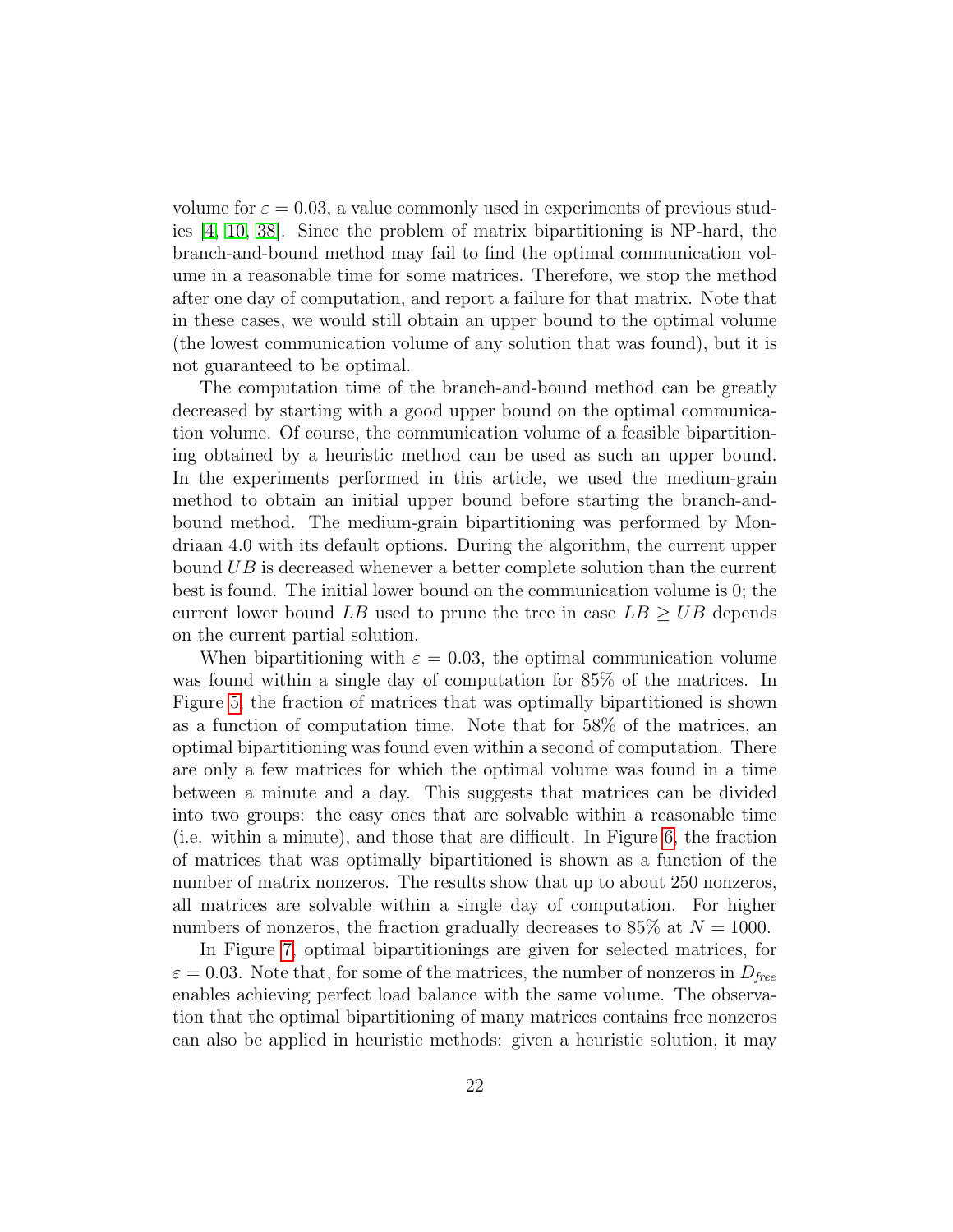<span id="page-22-0"></span>

Figure 5: The fraction of matrices with at most 1000 nonzeros for which the optimal communication volume was found within the time indicated by the x-axis, with a maximum time of one day.

<span id="page-22-1"></span>

Figure 6: The fraction of matrices with a number of nonzeros smaller than or equal to the x-axis value for which the optimal communication volume was found within a single day of computation.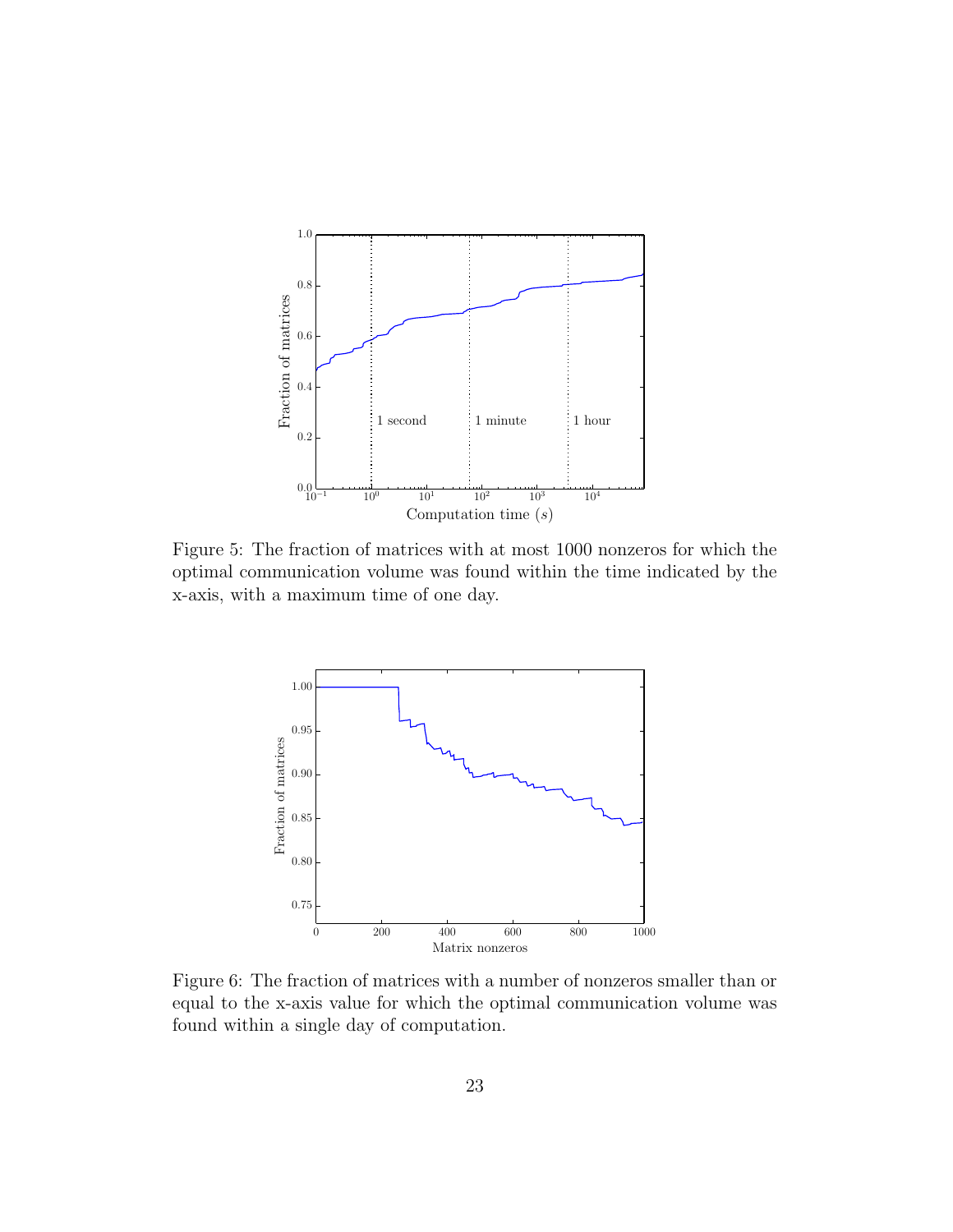<span id="page-23-0"></span>

| Matrix        | $\bm{m}$ | $\boldsymbol{n}$ | N   | $Vol_{Loc}$      | $Vol_{MG}$       | $Vol_{FG}$       | $Vol_{\mathit{opt}}$ | Time $(s)$ |
|---------------|----------|------------------|-----|------------------|------------------|------------------|----------------------|------------|
| karate        | 34       | 34               | 156 | $23.01 \pm 0.10$ | $9.69 \pm 0.46$  | $8.71 \pm 0.64$  | 8                    | 0.00       |
| divorce       | 50       | 9                | 225 | $9.00 \pm 0.00$  | $9.00 \pm 0.00$  | $9.00 \pm 0.00$  | 8                    | 0.00       |
| cage5         | 37       | 37               | 233 | $28.27 \pm 1.71$ | $15.41 \pm 2.11$ | $14.53 \pm 0.92$ | 14                   | 0.21       |
| Sandi_authors | 86       | 86               | 248 | $10.84 \pm 0.80$ | $5.28 \pm 0.99$  | $4.56 \pm 0.84$  | 4                    | 0.00       |
| mesh1e1       | 48       | 48               | 306 | $21.13 \pm 1.43$ | $20.04 \pm 1.07$ | $18.08 \pm 0.37$ | 18                   | 463.33     |
| impcol_b      | 59       | 59               | 312 | $15.17 \pm 3.82$ | $15.75 \pm 4.36$ | $12.22 \pm 1.47$ | 10                   | 412.51     |
| chesapeake    | 39       | 39               | 340 | $35.11 \pm 0.31$ | $18.61 \pm 0.84$ | $18.90 \pm 1.26$ | 16                   | 0.19       |
| steam3        | 80       | 80               | 928 | $12.52 + 6.19$   | $8.45 \pm 2.18$  | $8.32 \pm 1.57$  | 8                    | 179.83     |

Table 1: The dimensions of the matrices of Figure [7,](#page-24-0) with the mean communication volume and standard deviation of 100 runs of the localbest method  $(Vol_{Loc})$ , medium-grain method  $(Vol_{MG})$ , and fine-grain method  $(Vol_{FG})$ , computed by the Mondriaan 4.0 software with default options. Also given are the optimal communication volume ( $Vol_{opt}$ ) and computation time of the branch-and-bound method.

be possible to improve its load balance by redistributing its free nonzeros. This idea can be extended to partitioning for more than two processors as well, in which case each nonzero would have a set of processors to which it can be freely assigned without increasing the communication volume.

As explained before, optimal bipartitionings can be helpful in inspiring new ideas for improving heuristic solution methods. For example, the optimal bipartitioning of the divorce matrix (Figure [7b\)](#page-24-0) suggests that for very rectangular matrices, it is best to look for a 1D partitioning in the direction of the smallest dimension, as was also experimentally found in [\[12\]](#page-30-9). Generally, Figure [7](#page-24-0) shows that optimal bipartitionings are usually 2D. Furthermore, rows and columns with a relatively large number of nonzeros tend to be cut, while rows and columns with relatively few nonzeros are often assigned to a single processor. These two considerations inspired us to design the medium-grain method, which can produce 2D bipartitionings, and in which the initial split algorithm ensures that rows and columns with only relatively few nonzeros are assigned to a single processor, while rows and columns with a relatively large number of nonzeros are allowed to be cut. For the matrices shown in Figure [7,](#page-24-0) the optimal communication volume and time it took to compute them is given in Table [1,](#page-23-0) along with the mean communication volume of 100 runs of the localbest method, medium-grain method, and fine-grain method.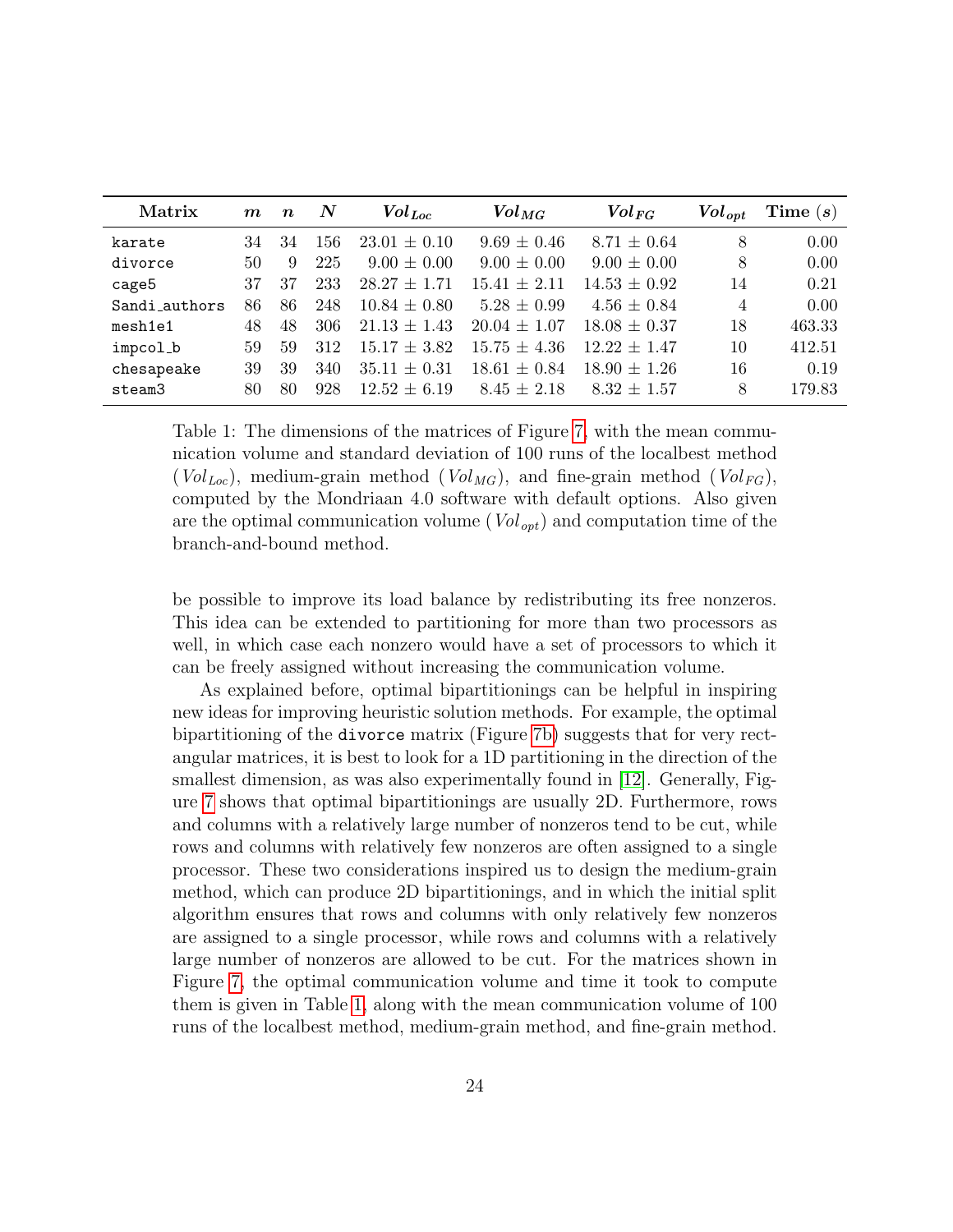<span id="page-24-0"></span>

(a) karate,  $34 \times 34$ , 156 nonzeros,  $Vol_{opt} = 8$ ,  $|D_0|=78,\,|D_1|=74,\,|D_{free}|=4$ (b) divorce,  $50 \times 9$ , 225 nonzeros,  $Vol_{opt} = 8$ ,  $|D_0| = 113, |D_1| = 112, |D_{\text{free}}| = 0$ 



(c) cage5,  $37 \times 37$ ,  $233$  nonzeros,  $Vol_{opt} = 14$ , (d) Sandi authors,  $86 \times 86$ ,  $248$  nonzeros,  $|D_0| = 106, |D_1| = 110, |D_{free}| = 17$  $Vol_{opt} = 4, |D_0| = 124, |D_1| = 124, |D_{free}| = 0$ 

Figure 7: Optimal bipartitionings for  $\varepsilon = 0.03$ , calculated by the proposed branch-and-bound method. Nonzeros assigned to processor 0 are shown in red and nonzeros assigned to processor 1 are shown in blue. Nonzeros that can be freely assigned without increasing the communication volume (i.e. those that are assigned to  $D_{free}$  are shown in green. Note that not all assignments of the nonzeros in  $D_{free}$  have to obey the load balance constraint, but we are guaranteed that at least one assignment exists that obeys it.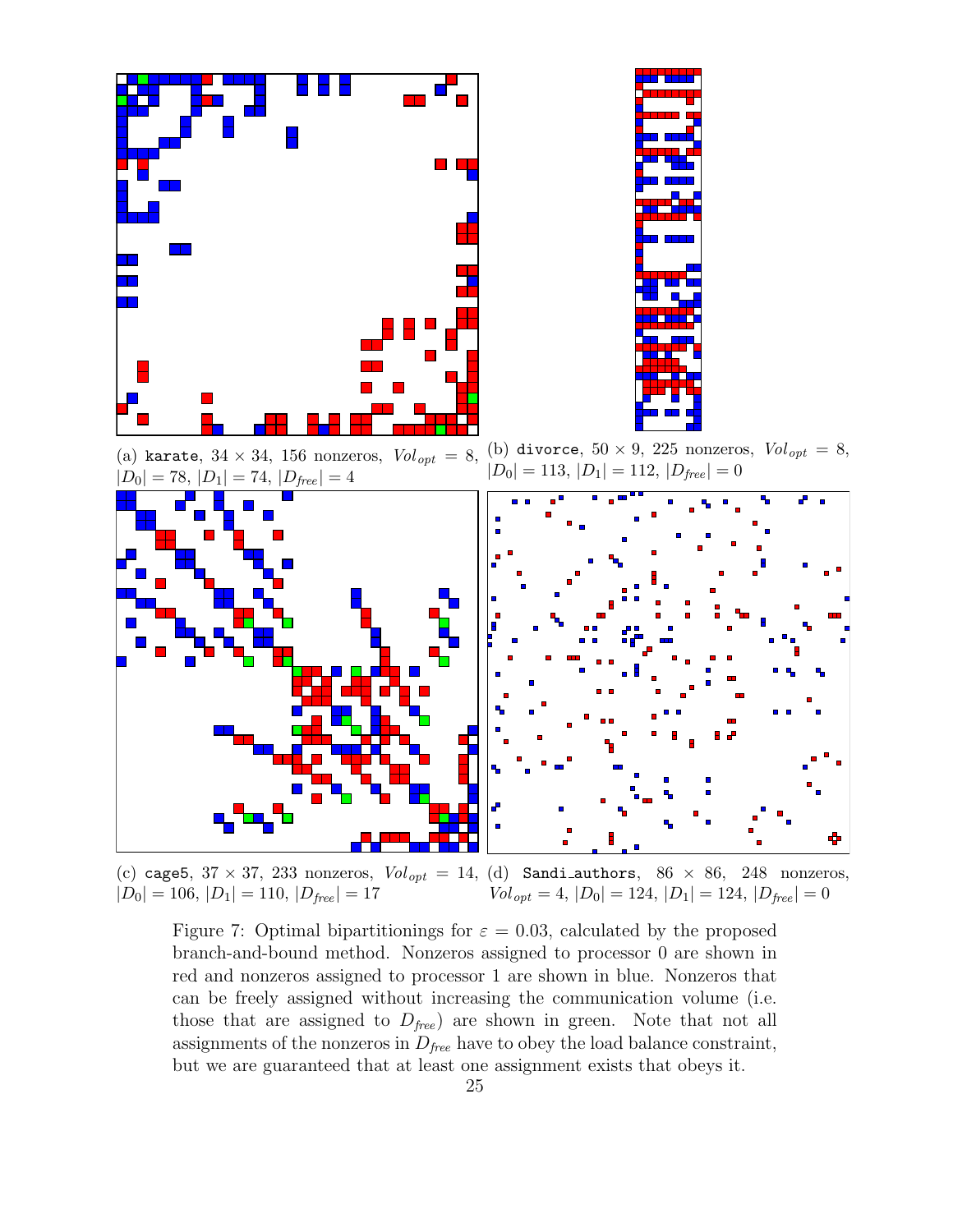

(g) chesapeake,  $39 \times 39$ ,  $340$  nonzeros,  $Vol_{opt} =$  $16, |D_0| = 172, |D_1| = 141, |D_{free}| = 27$ 

(h) steam3,  $80 \times 80$ , 928 nonzeros,  $Vol_{opt} = 8$ ,  $|D_0| = 464, |D_1| = 464, |D_{free}| = 0$ 

Figure 7: (Continued)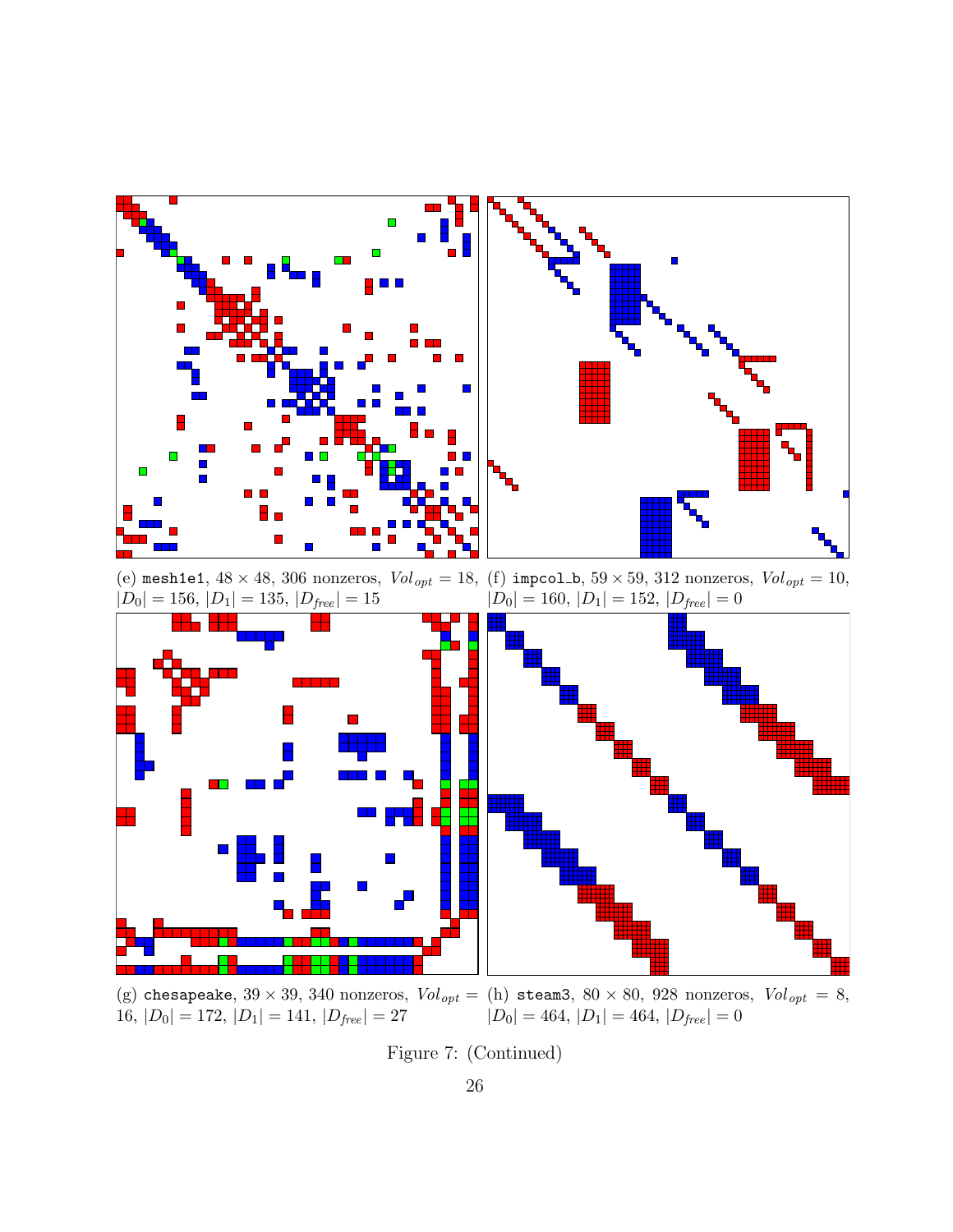<span id="page-26-0"></span>

| Matrix         | $\boldsymbol{m}$ | $\boldsymbol{n}$ | $\boldsymbol{N}$ | $\mathit{Vol}_{\mathit{Loc}}$ | $\mathit{Vol}_{MG}$ | $Vol_{FG}$               | $\mathit{Vol}_{\mathit{opt}}$ | Time $(s)$ |
|----------------|------------------|------------------|------------------|-------------------------------|---------------------|--------------------------|-------------------------------|------------|
| stoch aircraft | 3754             | 7517             | 20267            | $14 +$<br>$\overline{2}$      | $14 \pm 3$          | $13 \pm$<br>$\Omega$     | 6                             | 0.39       |
| rosen1         | 520              | 1544             | 23794            | $8\pm$<br>$\Omega$            | $8 \pm 0$           | $24 \pm 17$              | 8                             | 0.03       |
| add32          | 4960             | 4960             | 23884            | $40 \pm$<br>11                | $13 \pm 5$          | $13 \pm$<br>-5           | 4                             | 381.29     |
| mhd4800b       | 4800             | 4800             | 27520            | $3 +$<br>$\Omega$             | $2\pm 0$            | $2+$<br>$\Omega$         | $\overline{2}$                | 161.83     |
| Chebyshev3     | 4101             | 4101             | 36879            | $\Omega$<br>$4 \pm$           | $22 + 7$            | $15 +$<br>$\overline{4}$ | 4                             | 0.07       |
| rosen2         | 1032             | 3080             | 47536            | $8\pm$<br>$\Omega$            | $8 \pm 0$           | $33 \pm 21$              | 8                             | 0.05       |
| $lp_fit2p$     | 3000             | 13525            | 50284            | $25 +$<br>$\Omega$            | $25 \pm 0$          | $70 \pm 11$              | 21                            | 0.79       |
| rosen10        | 2056             | 6152             | 64192            | $\Omega$<br>$8 +$             | $8\pm0$             | $26 \pm 11$              | 8                             | 0.10       |
| $c-30$         | 5321             | 5321             | 65693            | $1583 \pm 151$                | $43 \pm 7$          | $790 \pm 21$             | 30                            | 6.07       |
| lp_fit2d       | 25               | 10524            | 129042           | $25 \pm$<br>$\Omega$          | $25 \pm 0$          | $27 +$                   | 21                            | 0.76       |

Table 2: Dimensions and computed communication volumes of the ten largest matrices solved to optimality within one hour of computation. For explanation of the abbreviations, see Table [1.](#page-23-0)

For some matrices with significantly more nonzeros than 1000, the optimal communication volume can still be found within reasonable time. In Table [2,](#page-26-0) the ten largest matrices for which an optimal volume was found within an hour of computation are shown. Note that these matrices generally have a very specific structure, which enables us to find the optimal volume. However, the results show that the matrices are not trivially solvable: the heuristic bipartitioners are not always able to get close to the optimal volume. The c-30 matrix is interesting in this regard, since the localbest and fine-grain method produce bipartitionings with a significantly larger communication volume compared to the optimal volume. A detailed investigation of the c-30 matrix might yield improvements to the existing heuristic methods.

To compare the performance of heuristic solvers with the optimal communication volume in more detail, we use performance profiles, which were introduced by Dolan and Moré  $[18]$  as a tool to compare different methods for a certain metric over a large test set. In this case, a performance profile shows, for each heuristic method, the fraction of matrices for which the mean communication volume of 100 runs is within some factor of the optimal communication volume. For example, if the performance profile of a method shows a fraction of 0.9 at factor 2, it shows that for 90% of the matrices, the mean communication volume of 100 runs of that method was less than or equal to two times the optimal communication volume. Matrices for which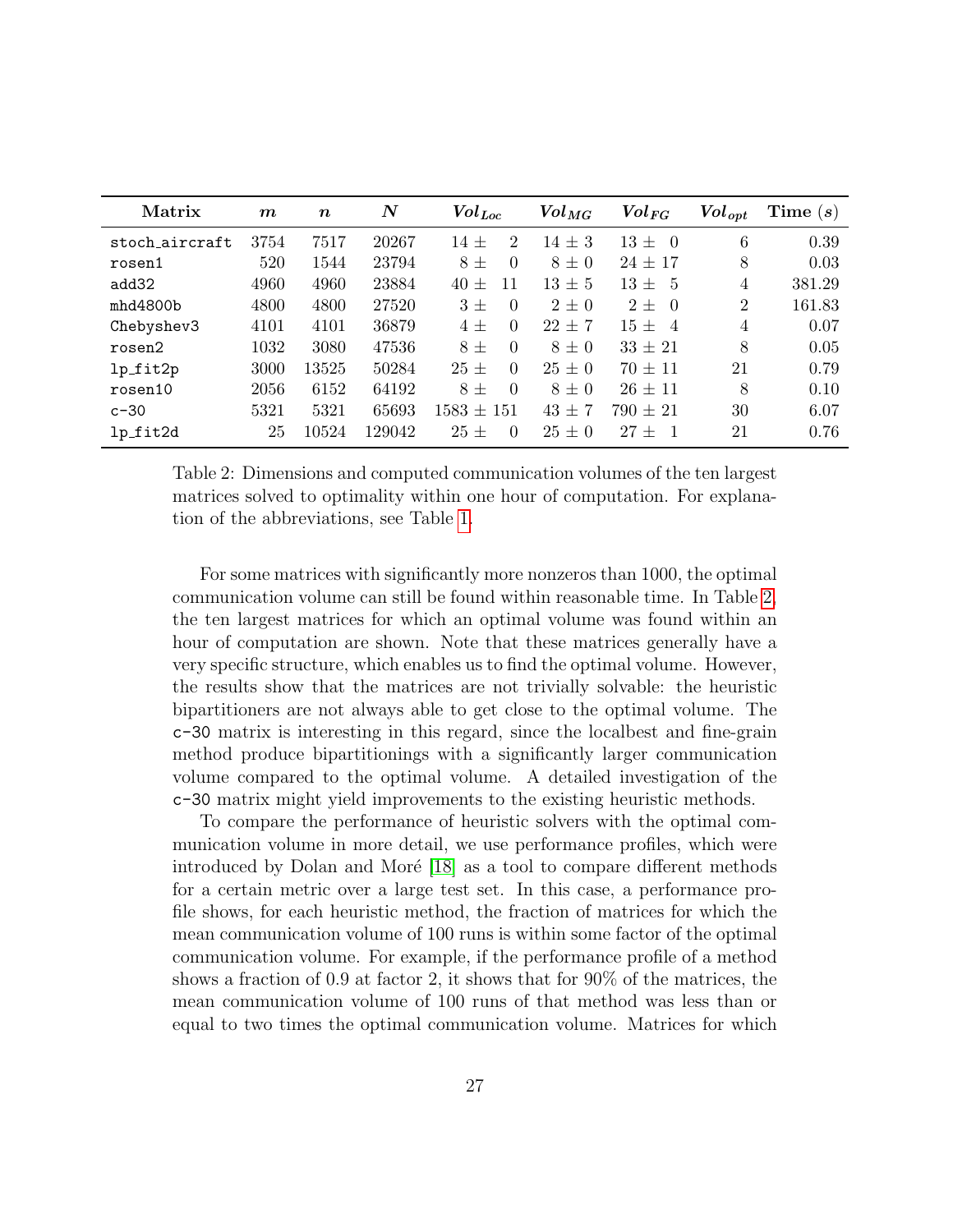<span id="page-27-0"></span>

Figure 8: Performance profile plot comparing the optimal communication volume of all matrices with up to 1000 nonzeros with the mean communication volume of 100 runs of the localbest method, medium-grain method, and fine-grain method, computed by the Mondriaan 4.0 software with default options.

an optimal volume was not found within a single day of computation and those with an optimal communication volume of zero were removed from the set, since they cannot be represented in the performance profile.

In Figure [8,](#page-27-0) the performance profile plot is shown, for all matrices with up to 1000 nonzeros, for the localbest method, the medium-grain method with iterative refinement, and the fine-grain method. The results show that the 1D localbest method generally produces bipartitionings with a significantly higher communication volume than the optimal volume. Furthermore, for these small matrices, the fine-grain method is slightly better than the medium-grain method. For about 20% of the matrices, each heuristic produces, on average, bipartitionings with at least two times the optimal communication volume. This suggests that there is room for improvement of the different heuristics, or their implementation in Mondriaan 4.0.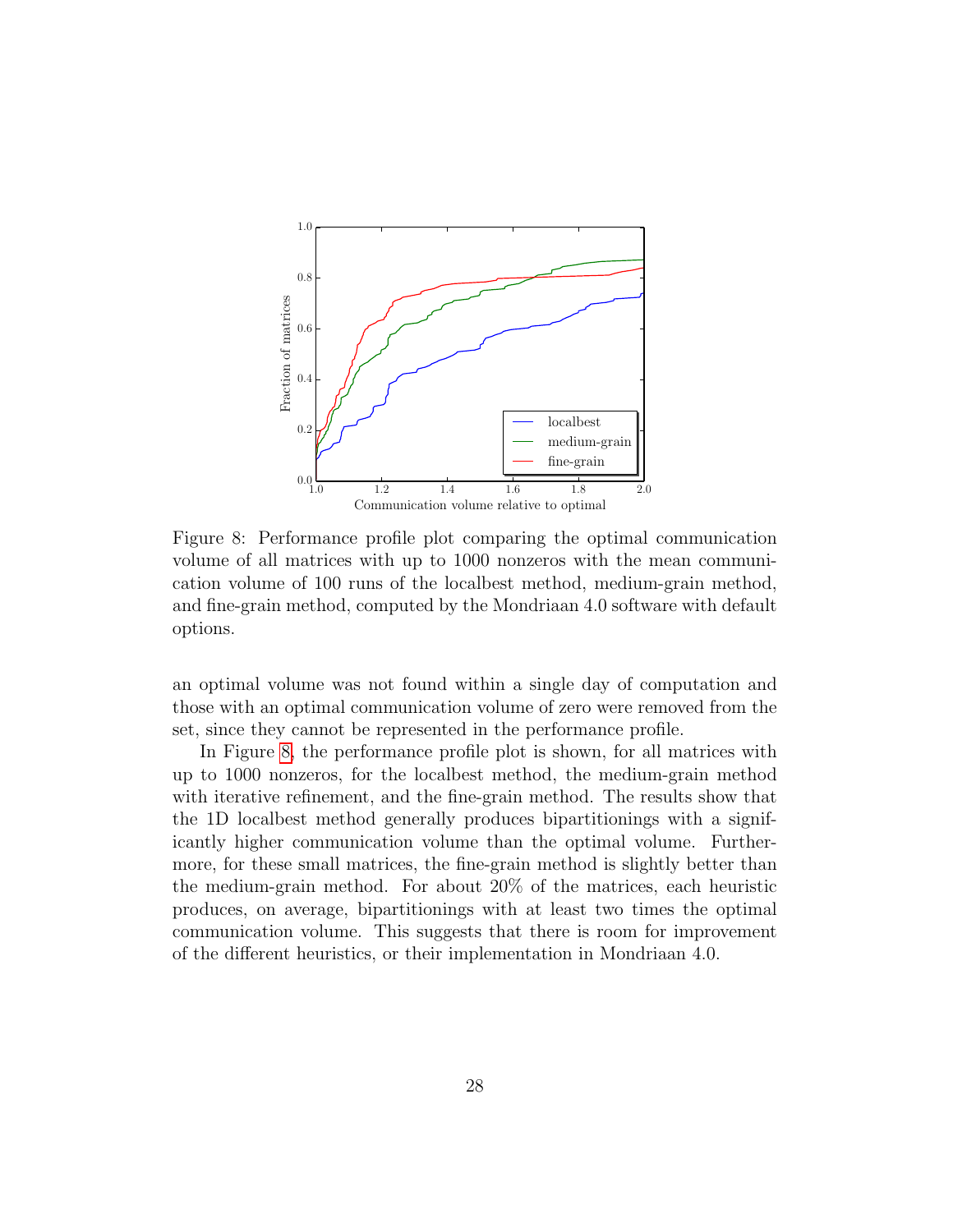### 6 Conclusions and future work

In this article, an exact branch-and-bound algorithm for sparse matrix bipartitioning was introduced. Given a matrix and allowed load imbalance, the algorithm computes a bipartitioning with the lowest communication volume out of all possible bipartitionings that obey the load balance constraint. The algorithm is based on partitioning the rows and columns of the matrix into three sets instead of partitioning its nonzeros into two sets. To investigate the performance of our branch-and-bound algorithm, we applied it to all matrices of the University of Florida sparse matrix collection with up to 1000 nonzeros. For 85% of the matrices, the optimal communication volume was found within a single day of computation, and for 58% even within a second.

The gap we found between heuristic and optimal solutions suggests that improvement of the heuristics is possible in the future. By investigating certain matrices and their optimal solutions in detail, it may be possible to find directions in which to improve the heuristics, which is subject to further research. The comparison with the 1D localbest method shows that 1D bipartitionings generally have a much higher communication volume than the optimal volume, indicating that optimal bipartitionings are often 2D.

For future work, it would be interesting to compare the actual timings of a parallel sparse matrix–vector multiplication for optimal and heuristic partitionings. This may require further improvement of our exact algorithm, extending it to handle larger problems, hopefully reaching realistic application problem sizes. This would demonstrate the impact of communication volume reduction by better partitioning, and would also provide insight into the limitations of communication volume as a metric.

The computation time of the branch-and-bound method depends highly on the quality of the lower bounds on the communication volume of partial solutions. Therefore, by using a better lower bound, the computation time of our method might be improved. This would also result in the ability to optimally bipartition larger matrices. Whether better partitioning strategies or better practical lower bounds exist is subject to further research. One possibility of solving larger problems would be to parallelize the branch-andbound method, assigning subtrees to the processors of the parallel computer used, as we did for an earlier version of our implementation [\[33\]](#page-32-9).

A generalization of our branch-and-bound method is the case of more than two processors. In this case, it is still possible to partition the rows and columns of the matrix instead of its nonzeros. When partitioning for p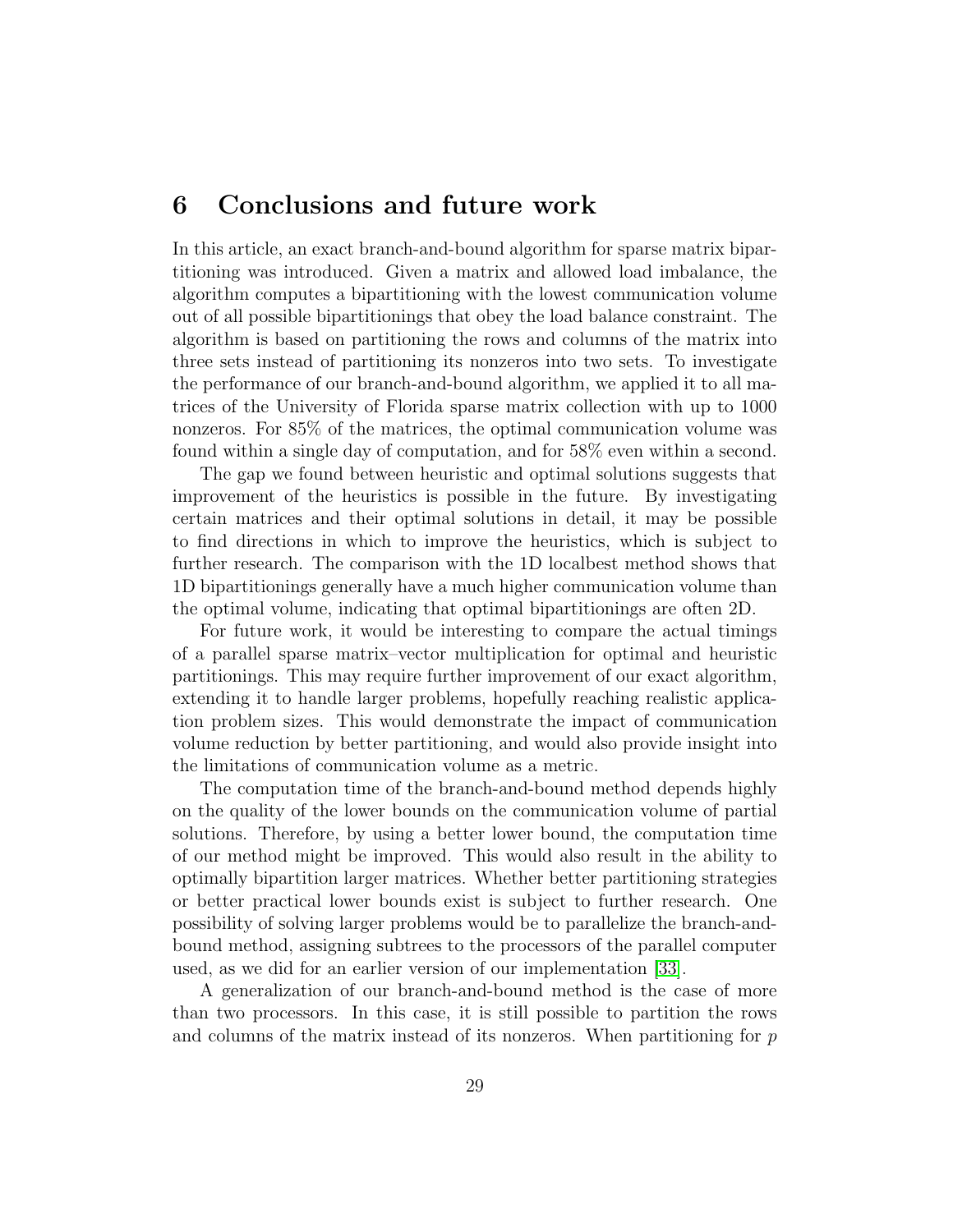processors, this approach would generate a search tree with  $2^p - 1$  children at every node, and a total number of possible partitionings of  $(2^p - 1)^{m+n}$ . Although this number may seem prohibitively large for  $p > 2$ , it might be possible to prune the search tree in a better way, for instance because larger variations in communication volume caused by a single row or column may lead to stronger lower bounds.

## References

- <span id="page-29-2"></span>[1] D. A. Bader, H. Meyerhenke, P. Sanders, D. Wagner (Eds.), Graph Partitioning and Graph Clustering, Vol. 588 of Contemporary Mathematics, AMS, Providence, RI, 2013.
- <span id="page-29-5"></span>[2] C. Berge, Two theorems in graph theory, Proceedings National Academy of Sciences USA 43 (9) (1957) 842–844.
- <span id="page-29-3"></span>[3] R. H. Bisseling, J. Byrka, S. Cerav-Erbas, N. Gvozdenović, M. Lorenz, R. Pendavingh, C. Reeves, M. Röger, A. Verhoeven, Partitioning a call graph, in: Proceedings Study Group Mathematics with Industry 2005, Amsterdam, CWI, Amsterdam, 2005, pp. 95–107.
- <span id="page-29-4"></span>[4] R. H. Bisseling, B. O. Fagginger Auer, A. N. Yzelman, T. van Leeuwen, U. V. Catalyurek, Two-dimensional approaches to sparse matrix partitioning, in: U. Naumann, O. Schenk (Eds.), Combinatorial Scientific Computing, Chapman & Hall / CRC Press, 2012, pp. 321–349.
- <span id="page-29-1"></span>[5] E. G. Boman, U. V. Çatalyürek, C. Chevalier, K. D. Devine, The Zoltan and Isorropia parallel toolkits for combinatorial scientific computing: Partitioning, ordering and coloring., Scientific Programming 20 (2012) 129–150.
- <span id="page-29-0"></span>[6] E. G. Boman, K. D. Devine, S. Rajamanickam, Scalable matrix computations on large scale-free graphs using 2D graph partitioning, in: Proceedings of the International Conference on High Performance Computing, Networking, Storage and Analysis, SC '13, ACM, New York, NY, USA, 2013, pp. 50:1–50:12.
- <span id="page-29-6"></span>[7] J. A. Bondy, U. S. R. Murty, Graph Theory, Vol. 244 of Graduate Texts in Mathematics, Springer, 2008.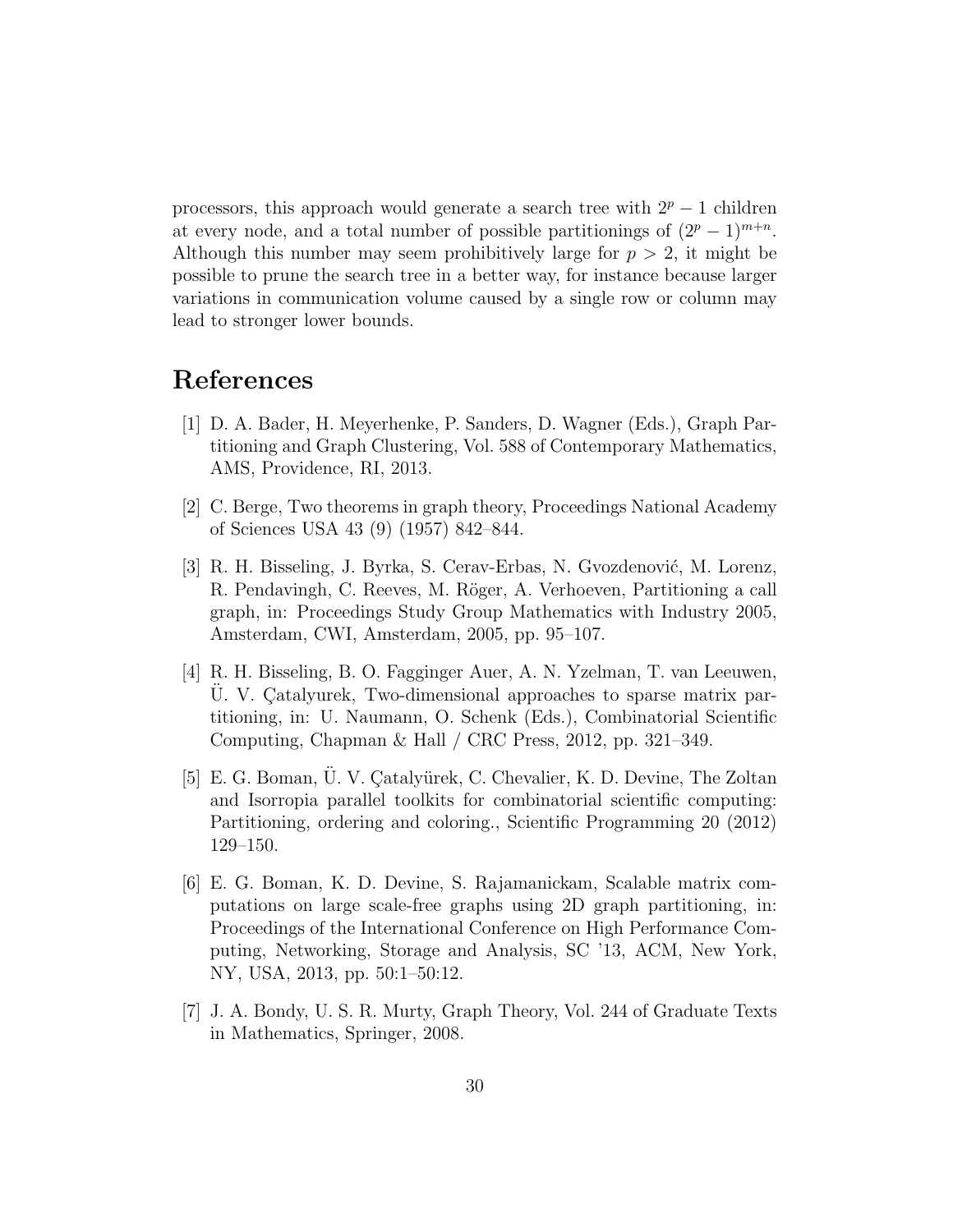- <span id="page-30-5"></span>[8] A. Buluç, H. Meyerhenke, I. Safro, P. Sanders, C. Schulz, Recent advances in graph partitioning, in: Algorithm Engineering, survey collection for the DFG SPP 1307, LNCS, vol. 9220, Springer, 2015, in press.
- <span id="page-30-7"></span>[9] A. E. Caldwell, A. B. Kahng, I. L. Markov, Optimal partitioners and end-case placers for standard-cell layout, IEEE Trans. on CAD of Integrated Circuits and Systems 19 (11) (2000) 1304–1313.
- <span id="page-30-0"></span>[10] U. V. Çatalyürek, C. Aykanat, Hypergraph-partitioning-based decomposition for parallel sparse-matrix vector multiplication, IEEE Transactions on Parallel and Distributed Systems 10 (7) (1999) 673–693.
- <span id="page-30-1"></span>[11] U. V. Çatalyürek, C. Aykanat, A fine-grain hypergraph model for 2D decomposition of sparse matrices, in: Proceedings of the 15th International Parallel & Distributed Processing Symposium, IEEE Computer Society, Washington, DC, USA, 2001, p. 118.
- <span id="page-30-9"></span> $[12]$  U. V. Catalyürek, C. Aykanat, B. Uçar, On two-dimensional sparse matrix partitioning: Models, methods, and a recipe, SIAM Journal on Scientific Computing 32 (2) (2010) 656–683.
- <span id="page-30-2"></span>[13] U. V. Çatalyürek, M. Deveci, K. Kaya, B. Uçar, UMPa: A multiobjective, multi-level partitioner for communication minimization., in: Graph Partitioning and Graph Clustering, AMS, 2012, pp. 53–66.
- <span id="page-30-4"></span>[14] C. Chevalier, F. Pellegrini, PT-Scotch: A tool for efficient parallel graph ordering, Parallel Computing 34 (6-8) (2008) 318–331.
- <span id="page-30-8"></span>[15] T. A. Davis, Y. Hu, The University of Florida sparse matrix collection, ACM Trans. Math. Softw. 38 (1) (2011) 1:1–1:25.
- <span id="page-30-6"></span>[16] D. Delling, D. Fleischman, A. V. Goldberg, I. Razenshteyn, R. F. Werneck, An exact combinatorial algorithm for minimum graph bisection, Mathematical Programming (2014) 1–42.
- <span id="page-30-3"></span>[17] K. D. Devine, E. G. Boman, R. Heaphy, R. H. Bisseling, U. V. Catalyurek, Parallel hypergraph partitioning for scientific computing, in: Proceedings IEEE International Parallel and Distributed Processing Symposium 2006, IEEE Press, Los Alamitos, CA, 2006, p. 102.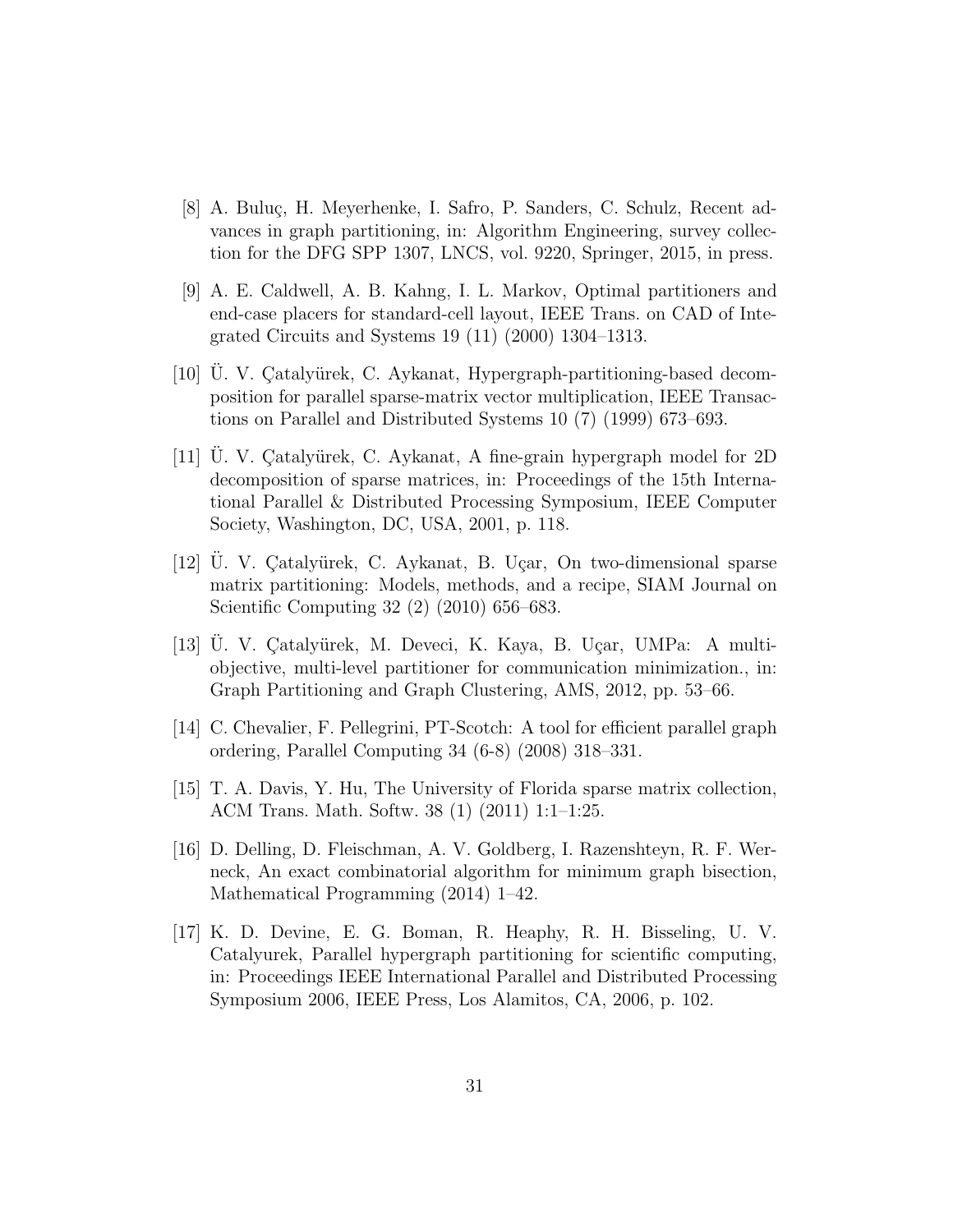- <span id="page-31-10"></span>[18] E. D. Dolan, J. J. Moré, Benchmarking optimization software with performance profiles, Mathematical programming 91 (2) (2002) 201–213.
- <span id="page-31-7"></span>[19] A. Felner, Finding optimal solutions to the graph partitioning problem with heuristic search, Annals of Mathematics and Artificial Intelligence 45 (3–4) (2005) 293–322.
- <span id="page-31-2"></span>[20] C. M. Fiduccia, R. M. Mattheyses, A linear-time heuristic for improving network partitions, in: Proc. 19th IEEE Design Automation Conference, IEEE Press, Los Alamitos, CA, 1982, pp. 175–181.
- <span id="page-31-8"></span>[21] W. W. Hager, D. T. Phan, H. Zhang, An exact algorithm for graph partitioning, Mathematical Programming 137 (1-2) (2013) 531–556.
- <span id="page-31-3"></span>[22] B. A. Hendrickson, R. Leland, An improved spectral graph partitioning algorithm for mapping parallel computations, SIAM Journal on Scientific Computing 16 (2) (1995) 452–469.
- <span id="page-31-6"></span>[23] S. E. Karisch, F. Rendl, J. Clausen, Solving graph bisection problems with semidefinite programming, INFORMS Journal on Computing 12 (3) (2000) 177–191.
- <span id="page-31-4"></span>[24] G. Karypis, V. Kumar, A fast and high quality multilevel scheme for partitioning irregular graphs, SIAM Journal on Scientific Computing 20 (1) (1998) 359–392.
- <span id="page-31-0"></span>[25] G. Karypis, V. Kumar, Multilevel k-way hypergraph partitioning, in: Proceedings 36th ACM/IEEE Conference on Design Automation, ACM Press, New York, 1999, pp. 343–348.
- <span id="page-31-5"></span>[26] G. Karypis, V. Kumar, Parallel multilevel k-way partitioning scheme for irregular graphs, SIAM Review 41 (2) (1999) 278–300.
- <span id="page-31-9"></span> $[27]$  E. Kayaslaan, A. Pinar, Ü. V. Çatalyürek, C. Aykanat, Partitioning hypergraphs in scientific computing applications through vertex separators on graphs, SIAM Journal on Scientific Computing 34 (2) (2012) A970–A992.
- <span id="page-31-1"></span>[28] B. W. Kernighan, S. Lin, An efficient heuristic procedure for partitioning graphs, Bell System Technical Journal 49 (1970) 291–307.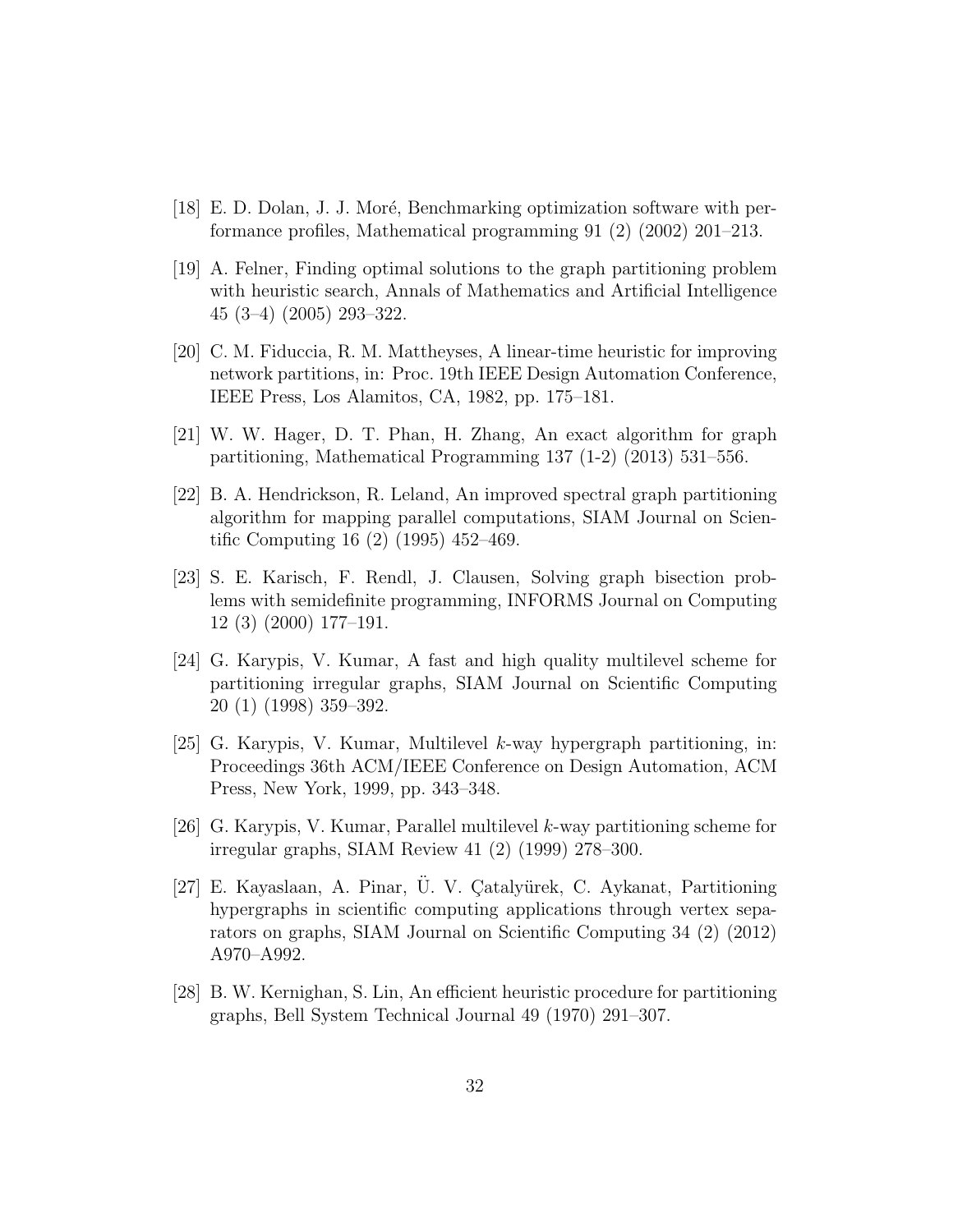- <span id="page-32-8"></span>[29] D. Kucar, S. Areibi, A. Vannelli, Hypergraph partitioning techniques, Dynamics of Continuous, Discrete and Impulsive Systems Series A: Mathematical Analysis 11 (2–3a) (2004) 339–367.
- <span id="page-32-6"></span>[30] A. H. Land, A. G. Doig, An automatic method of solving discrete programming problems, Econometrica 28 (3) (1960) pp. 497–520.
- <span id="page-32-0"></span>[31] T. Lengauer, Combinatorial algorithms for integrated circuit layout, John Wiley and Sons, Chichester, UK, 1990.
- <span id="page-32-4"></span>[32] F. Pellegrini, J. Roman, Scotch: A software package for static mapping by dual recursive bipartitioning of process and architecture graphs, in: HPCN Europe, 1996, pp. 493–498.
- <span id="page-32-9"></span>[33] D. Pelt, Matrix partitioning: Optimal bipartitioning and heuristic solutions, Master's thesis, Utrecht University (2010).
- <span id="page-32-1"></span>[34] D. M. Pelt, R. H. Bisseling, A medium-grain method for fast 2D bipartitioning of sparse matrices, in: Proceedings IEEE International Parallel and Distributed Processing Symposium 2014, IEEE Press, 2014, pp. 529–539.
- <span id="page-32-5"></span>[35] P. Sanders, C. Schulz, Think Locally, Act Globally: Highly Balanced Graph Partitioning, in: Proceedings of the 12th International Symposium on Experimental Algorithms (SEA'13), in: LNCS, vol. 7933, Springer, 2013, pp. 164–175.
- <span id="page-32-7"></span>[36] N. Sensen, Lower bounds and exact algorithms for the graph partitioning problem using multicommodity flows, in: Algorithms - Proceedings ESA 2001, in: LNCS, vol. 2161, Springer, 2001, pp. 391–403.
- <span id="page-32-3"></span>[37] A. Trifunović, W. J. Knottenbelt, Parallel multilevel algorithms for hypergraph partitioning, Journal of Parallel and Distributed Computing 68 (5) (2008) 563–581.
- <span id="page-32-2"></span>[38] B. Vastenhouw, R. H. Bisseling, A two-dimensional data distribution method for parallel sparse matrix-vector multiplication, SIAM Review 47 (1) (2005) 67–95.